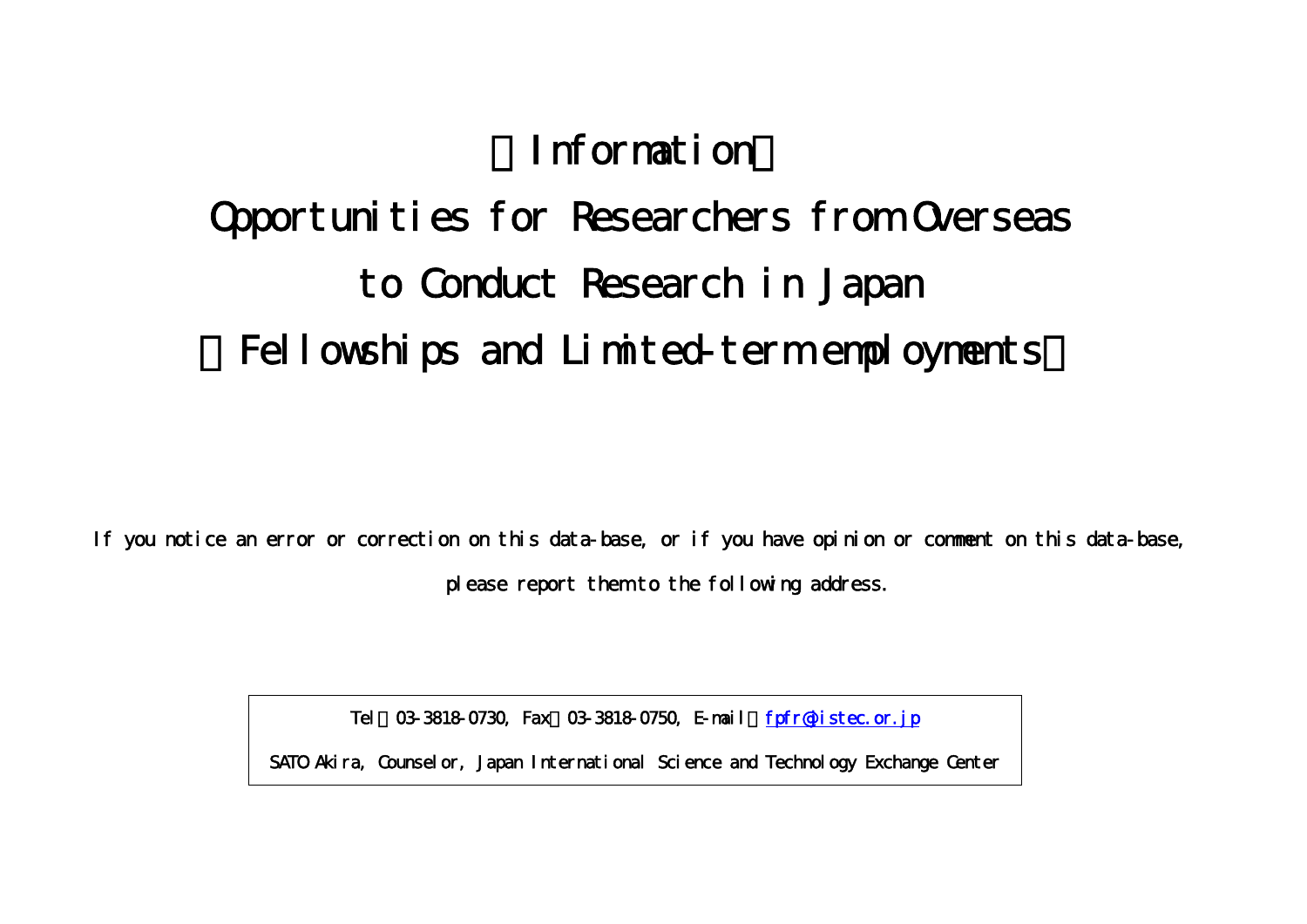### Opportunities for Researchers from Overseas to Conduct Researches in Japan

Because the data were collected during October, 2008 and September, 2009, the content might be changed. It should be necessary to confirm the detail on URL before the application.

Invitation programs of universities and/or research institutions in which officials of these organizations only can invite overseas researchers to their own organizations were excluded.

Researchers in these data are researchers from graduate students in doctoral course, postdoctoral fellows, to eminent scientists.

By way of parenthesis in this connection, JASSO (Japan Student Service Organization) publishes excellent pamphlets of "Scholarships for international students in Japan" for students in graduate schools, undergraduate schools, and high schools.

The financial support of these data includes not only fellowships but also limited-term employment.

JREC-IN (Japan Research Career Information Network) aims at providing informational support to expand the researchers' career path by collecting and providing information on job openings and job-seeking members. Researchers including postdoctoral researchers can find their employments and/or fellowships in Japanese universities and research institutions.

The data on attendance international conferences are excluded but short stay for researches are included.

The data are divided into 4 research fields described below and then into 2 types of systems (Individual/Institutional).

The data are divided into 4 research fields and then into 2 types of systems described below. The data are shown in an alphabetical order of the names of organizations providing the financial support in each type of system.

Research fields:

All research fields: incl. fellowships or employments excluding some particular research fields.

Humanities and social sciences: philosophy, art, literature, linguistics, history, human geography, cultural anthropology, law, politics, economics, business administration, sociology, psychology, pedagogics.

Natural sciences and engineering: mathematics, physics, chemistry, engineering.

Biological sciences: biology, bioscience, anthropology, agriculture, medical science, odontology, pharmacology.

Types of systems:

Individual support type: a candidate can apply directly.

Institutional support type: the affiliation of a candidate is limited somewhat or the application must be made through the Japanese host researcher or the affiliating/host institution.

JISTEC expresses the deepest gratitude to The Watanabe Memorial Foundation for the Advancement of Technology for its subsidization.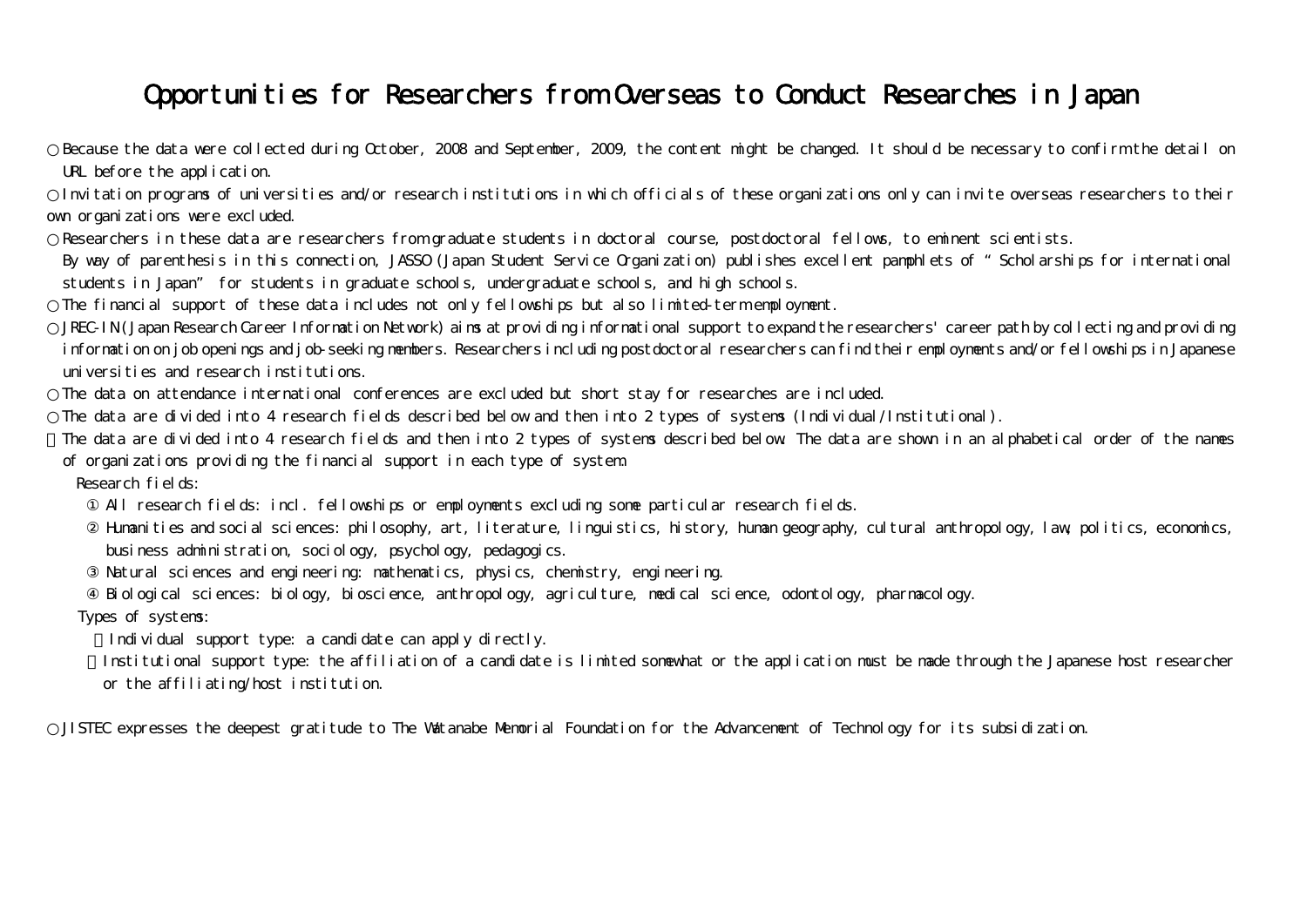#### Opportunities for overseas researchers (from graduate students in doctoral course, postdocs to eminent scientists) to perform researches in Japan

(Revised on January 7, 2010) The data were gathered during October 2008 and July 2009, and the content might be changed. Please refer URL to confirm the detail.<br>Findividual support type and means that a candidate is imited

## #3:JREC–IN (Japan Research Career Information Network) aims at providing informational support to expand the researchers' career path by collecting<br>and providing information on job openings and job-seeking members. Resear

|       | Organization                                        |                                                                          | Name of support (fellowship and<br>limited-term employment) | After http://                         | Uniform Resource Locator                                                                         | Field of                      | ndividua             | Eligibility for candidate (fellow) researcher                                                                                                                                                                                                                                                                                                                                                                                                                                                                                                          |                                                                                                                                                                                                                                                                                           | Application methods                                                                                                                                                                                                                                                                                                                                                           |                                                                                                                                               | Duration                 | Japanese host                                                                                                                                                          | Financial terms of award<br>Round-trip air ticket, Maintenance allowance, Overseas                                                                            | Numher of                                                               | Frequency                    | Application                       |
|-------|-----------------------------------------------------|--------------------------------------------------------------------------|-------------------------------------------------------------|---------------------------------------|--------------------------------------------------------------------------------------------------|-------------------------------|----------------------|--------------------------------------------------------------------------------------------------------------------------------------------------------------------------------------------------------------------------------------------------------------------------------------------------------------------------------------------------------------------------------------------------------------------------------------------------------------------------------------------------------------------------------------------------------|-------------------------------------------------------------------------------------------------------------------------------------------------------------------------------------------------------------------------------------------------------------------------------------------|-------------------------------------------------------------------------------------------------------------------------------------------------------------------------------------------------------------------------------------------------------------------------------------------------------------------------------------------------------------------------------|-----------------------------------------------------------------------------------------------------------------------------------------------|--------------------------|------------------------------------------------------------------------------------------------------------------------------------------------------------------------|---------------------------------------------------------------------------------------------------------------------------------------------------------------|-------------------------------------------------------------------------|------------------------------|-----------------------------------|
| Order | Name                                                | Main-name                                                                | Sub-name                                                    | Japanese                              | English                                                                                          | research                      | /Institu<br>tional≉1 | Nationality, Qualification/ Status, Age.<br>Degree                                                                                                                                                                                                                                                                                                                                                                                                                                                                                                     | By the<br>candidate                                                                                                                                                                                                                                                                       | By the Japanese<br>host researcher                                                                                                                                                                                                                                                                                                                                            | By the host/gues<br>organization                                                                                                              | of stav in<br>Japan      | research<br>institutions                                                                                                                                               | travel accident and sickness insurance, Settling allowance,<br>Domestic research travel                                                                       | awardees<br>(per year)                                                  | of<br>recruitmer             | deadline*2                        |
|       | Japan<br>Science and<br>Technology<br>Agency        | JREC-IN (Japar<br>Research<br>Career<br>Information<br>Network) *3       |                                                             | jrecin.jst.go.jp/se<br>ek/SeekTop     | jrecin.jst.go.jp/se<br>ek/SeekTop?in=                                                            | All research<br>fields        | Individua            | Any nationality<br>Various levels of qualification<br>JREC-In database providing researchers<br>including postdocs) with information on<br>employment and/or fellowships in Japanese<br>universities and research institutions.                                                                                                                                                                                                                                                                                                                        | $\circ$                                                                                                                                                                                                                                                                                   |                                                                                                                                                                                                                                                                                                                                                                               |                                                                                                                                               | $- - - - -$              |                                                                                                                                                                        |                                                                                                                                                               |                                                                         | $- - - - -$                  |                                   |
|       | Japan Society<br>for the<br>Promotion of<br>Science | <b>JSPS</b><br>postdoctoral<br>ellowship for<br>foreign<br>researchers   | Application by<br>Japanese host<br>researchers              | fellow/main.htm                       | http://www.jsps.<br>ww.jsps.go.jp/j-go.jp/english/e-<br>fellow/postdocto fields<br>ral.html#long | All research                  |                      | Citizen of a country that has diplomatic<br>relations with Japan (Including Taiwanese<br>Individua and Palestinian)<br>Hold a doctorate degree (received within<br>the last 6 years)                                                                                                                                                                                                                                                                                                                                                                   | $\circ$<br>(Candidates<br>should ask<br>Japanese host<br>researchers)                                                                                                                                                                                                                     | 1)Through a<br>Japanese host<br>researchers<br>emploved full-time<br>or classified as<br>being employed full<br>time at a university<br>or research<br>institution that is<br>eligible to apply to<br><b>MEXT</b> for funding<br>inder the Grants-<br>n-Aid for<br>Scientific-Research<br>Program (Kakenhi)<br>and approved by<br>JSPS as an<br>appropriate<br>nstitution for | 2Through foreign<br><b>ominating</b><br>uthorities listed<br>n List of JSPS's<br>Nominating<br>Authorities                                    |                          | a university or<br>research institutior<br>that is eligible to<br>12-24 M apply to MEXT for<br>funding under the<br>Grants-in-Aid of<br>scientific-research<br>program | A round-trip air ticket<br>Maintenance allowance:¥362.000 /M<br>Overseas travel accident and sickness insurance coverage<br>Settling allowance:¥200,000       | Appr. 130<br>(first<br>ecruitment<br>) and 140<br>(second<br>ecruitment | Twice a<br>ear               | . Aug. 29<br>Sept. 2<br>2. May 7- |
|       | for the<br>Promotion of<br>Science                  | Japan Society JSPS invitation<br>ellowships for<br>research in<br>Japan  | Short-term                                                  | www.jsps.go.jp/j-<br>inv/main.htm     | http://www.jsps.<br>go.jp/english/e-<br>inv/main.htm                                             | All research<br>fields        |                      | Citizen of a country that has diplomatic<br>relations with Japan (researchers of<br>Japanese nationality must have lived abroad<br>and been actively engaged in research for<br>over 10 years)<br>Individua • Aimed at senior scientists, university<br>professors, and other persons with<br>substantial professional experience<br>employed full time at overseas research<br>institutions and who have an excellent<br>record of research achievements                                                                                              | $\circ$<br>researchers)                                                                                                                                                                                                                                                                   | Host researchers<br>must be employed<br>(Candidates full-time at one of<br>should ask the research<br>Japanese host institutions of the<br>types listed in Tabl                                                                                                                                                                                                               | Applications must<br>e submitted to<br>JSPS by the<br><b>nviting</b><br>esearchers in<br>Japan through the<br>head of his/her<br>institution. |                          | Applications must<br>be submitted to<br>$14 \sim 60$ D JSPS by a host<br>researcher in<br>Japan                                                                        | Round-trip air ticket<br>Maintenance allowance: ¥18,000/D<br>Overseas travel accident and sickness insurance coverage<br>Domestic research travel: ¥150,000   | about 110<br>for 1st and<br>about 100<br>for 2nd<br>ecruitment          | Twice a<br>ear               | Sept. 2<br>2. May 11              |
|       | Japan Society<br>for the<br>Promotion of<br>Science | <b>JSPS</b> invitation<br><b>Fellowships</b> for<br>research in<br>Japan | .ong-term                                                   | www.jsps.go.jp/j-<br>nv/main.htm      | http://www.jsps.<br>go.jp/english/e-<br>inv/main.htm                                             | All research<br>fields        | Individua            | • Citizen of a country that has diplomatic<br>relations with Japan (researchers of<br>Japanese nationality must have lived abroad<br>and been actively engaged in research for<br>over 10 years)<br>Aimed at researchers with a research<br>background equivalent to that of a professor<br>assistant professor or research associate ir<br>a Japanese university, who are employed<br>full-time in an overseas research institution<br>Other researchers may be eligible if they<br>ave held a doctorate degree for a period of<br>nore than 6 years. | $\circ$<br>(Candidates<br>should ask<br>Japanese host<br>researchers)                                                                                                                                                                                                                     | Host researchers<br>must be employed<br>full-time at one of<br>the research<br>institutions of the<br>ypes listed in Table                                                                                                                                                                                                                                                    | Applications must<br>be submitted to<br>JSPS by the<br>nviting<br>researchers in<br>Japan through the<br>head of his/her<br>institution.      | 2(61D)<br>$\sim$<br>10 M | Applications must<br>be submitted to<br>JSPS by a host<br>researcher in<br>Japan                                                                                       | Round-trip air ticket<br>Maintenance allowance: ¥369,000/M<br>Overseas travel accident and sickness insurance coverage<br>Domestic research travel: ¥ 100,000 |                                                                         | about 70 Once a year Sept. 2 |                                   |
|       | Japan United<br>State<br>Educational<br>Commission  | for Americans                                                            | ulbright Grants 2.Lecturing/Res<br>earch Program            | www.fulbright.jp/<br>grant/index.html | www.fulbright.jp/<br>eng/grant/index.<br>ıtml                                                    | All research<br>ields         | Individua            | U.S. nationality<br>For lecturing in undergraduate and<br>graduate courses and conducting research<br>n any field.                                                                                                                                                                                                                                                                                                                                                                                                                                     | Education)                                                                                                                                                                                                                                                                                | · Scholars and professionals should contact CIES<br>(Council for International Exchange of Scholars) and<br>graduate students and recent BA's should contact the<br>campus Fulbright advisor for information or contact US<br>Student Program IIE (Institute of International                                                                                                 |                                                                                                                                               | 10 M                     |                                                                                                                                                                        | Jnavailable                                                                                                                                                   | Approx. 2                                                               | Unavailable                  | Unavailable                       |
|       | Japan United<br>State<br>Educational<br>Commission  | Fulbright Grants 3.Research<br>for Americans                             | Program                                                     | www.fulbright.jp/<br>grant/index.html | www.fulbright.jp/<br>eng/grant/index.<br>html                                                    | All research<br><b>Fields</b> | Individua            | U.S. nationality<br>For research in any field.                                                                                                                                                                                                                                                                                                                                                                                                                                                                                                         | Scholars and professionals should contact CIES<br>(Council for International Exchange of Scholars) and<br>graduate students and recent BA's should contact the<br>campus Fulbright advisor for information or contact US<br>Student Program IIE (Institute of International<br>ducation)  |                                                                                                                                                                                                                                                                                                                                                                               | $3-9$ M                                                                                                                                       | -----                    | Jnavailable                                                                                                                                                            |                                                                                                                                                               | Approx. 10 Unavailable                                                  | Unavailable                  |                                   |
|       | Japan United<br>State<br>Educational<br>Commission  | Fulbright Grants 5.Fulbright<br>for Americans                            | Fellows Program                                             | www.fulbright.jp/<br>grant/index.html | www.fulbright.jp/<br>eng/grant/index                                                             | All research<br>fields        |                      | U.S. nationality<br>For recent graduates with a bachelor<br>Individua degree to be introduced to different regions<br>f Japan while they pursue language study<br>and research at local universities and<br>institutions outside of Tokyo area.                                                                                                                                                                                                                                                                                                        | Scholars and professionals should contact CIES<br>(Council for International Exchange of Scholars) and<br>graduate students and recent BA's should contact the<br>campus Fulbright advisor for information or contact US<br>Student Program IIE (Institute of International<br>Education) |                                                                                                                                                                                                                                                                                                                                                                               |                                                                                                                                               | 12 M                     |                                                                                                                                                                        | Jnavailable                                                                                                                                                   |                                                                         | Approx. 10 Unavailable       | Unavailable                       |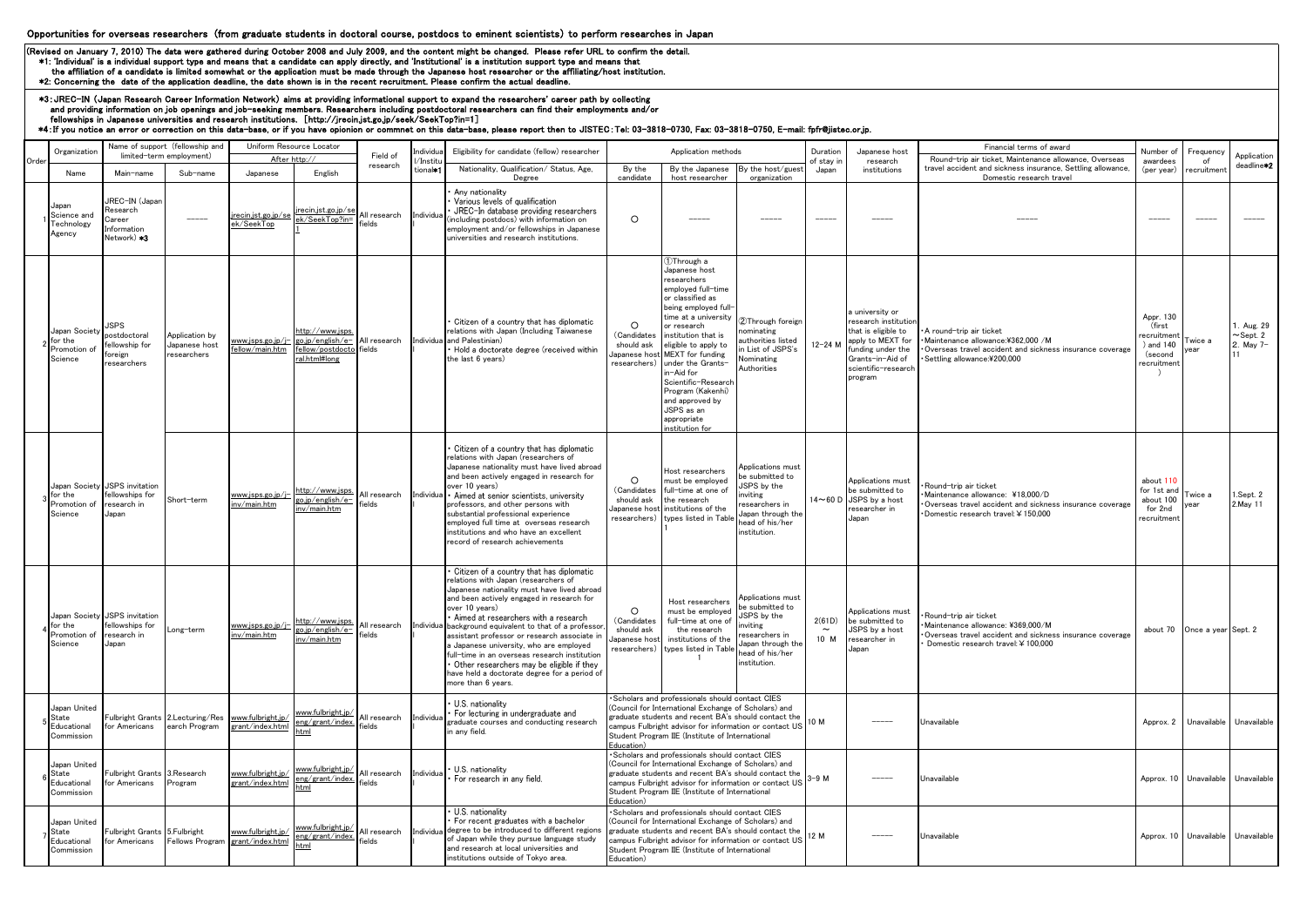|    | Japan United<br>State<br>Educational<br>Commissior             | ulbright Grants<br>for Americans                                                                               | 6.International<br>Education<br>Administrators<br>Program | www.fulbright.jp/<br>grant/index.html                    | www.fulbright.jp/<br>eng/grant/index<br>html                                                       | All research<br><b>Fields</b>                                                                                              | ndividua               | U.S. nationality<br>For international education administrators<br>with higher education, to become familiar<br>with the society and culture of Japan                                                                                                                                                                                                                                                                                                                                                                                                                                                                                          | Education)                                                                                                                      | Scholars and professionals should contact CIES<br>Council for International Exchange of Scholars) and<br>graduate students and recent BA's should contact the<br>campus Fulbright advisor for information or contact US<br>Student Program IIE (Institute of International            |                                                                                                                                                  | 3 W                                                                                    |                                                | Unavailable                                                                                                                                                                                                                                                                                                                                             | Approx. 5                                                      | Unavailable                     | Unavailable                                                                                                 |
|----|----------------------------------------------------------------|----------------------------------------------------------------------------------------------------------------|-----------------------------------------------------------|----------------------------------------------------------|----------------------------------------------------------------------------------------------------|----------------------------------------------------------------------------------------------------------------------------|------------------------|-----------------------------------------------------------------------------------------------------------------------------------------------------------------------------------------------------------------------------------------------------------------------------------------------------------------------------------------------------------------------------------------------------------------------------------------------------------------------------------------------------------------------------------------------------------------------------------------------------------------------------------------------|---------------------------------------------------------------------------------------------------------------------------------|---------------------------------------------------------------------------------------------------------------------------------------------------------------------------------------------------------------------------------------------------------------------------------------|--------------------------------------------------------------------------------------------------------------------------------------------------|----------------------------------------------------------------------------------------|------------------------------------------------|---------------------------------------------------------------------------------------------------------------------------------------------------------------------------------------------------------------------------------------------------------------------------------------------------------------------------------------------------------|----------------------------------------------------------------|---------------------------------|-------------------------------------------------------------------------------------------------------------|
|    | <b>World Bank</b>                                              | Scholarships<br>and Fellowships                                                                                | Robert S.<br>McNamara<br>Fellowships<br>Program           | web.worldbank.or                                         | veb.worldbank.c<br>(中文で<br>g/<br>http://www.worl<br>dbank.org.cn/Chi<br>1ese/)                     | Research<br>relating to<br>developmen<br>(e.g. health,<br>economics.<br>education,<br>agriculture,<br>environment<br>etc.) | dividua                | National and resident of a World Bank<br>nember country.<br>Should have at least a Master's degree<br>and completed all coursework and exams<br>required for a doctoral program, and be<br>emploved full time as a lecturer/researcher<br>in an academic/research institution in home<br>country<br>Under 45 vears old                                                                                                                                                                                                                                                                                                                        | $\circ$                                                                                                                         |                                                                                                                                                                                                                                                                                       |                                                                                                                                                  | 5-10 M                                                                                 |                                                | Up to \$25,000                                                                                                                                                                                                                                                                                                                                          |                                                                | Unavailable Once a year Mar. 31 |                                                                                                             |
|    | Consortium o<br>Doctoral<br>Colleges of<br>Japan and<br>France | Joint program o<br>doctoral course<br>between Japan<br>and France                                              |                                                           | www.cdfj.jp/                                             | http://www.cdfj.<br>p/index_french.h<br>tm (In French                                              | All research<br>fields                                                                                                     | nstituti<br><b>nal</b> | French nationality.<br>University exchange between students<br>from participating institutions (34<br>Universities in Japan and 54 Universities in<br>France)                                                                                                                                                                                                                                                                                                                                                                                                                                                                                 |                                                                                                                                 |                                                                                                                                                                                                                                                                                       | Through French<br><i><u><b>Iniversities</b></u></i>                                                                                              | $3 - 12$ M                                                                             |                                                | Maintenance allowance: 1,000 €/M                                                                                                                                                                                                                                                                                                                        | Unavailable                                                    | Unavailable                     | Unavailable                                                                                                 |
| 11 | Daiko<br>Foundation                                            | International<br>Academic<br>Exchange                                                                          |                                                           | ww3.starcat.ne.<br>$\tilde{ }$ daiko $-$<br>page013.html | No URL                                                                                             | Humanities,<br>social<br>sciences and<br>natural<br>sciences                                                               | nstituti<br><b>nal</b> | Any foreign nationality<br>Aimed at young researchers                                                                                                                                                                                                                                                                                                                                                                                                                                                                                                                                                                                         |                                                                                                                                 | Full-time<br>researchers at<br>universities and<br>research institutes<br>n Aichi Prefecture                                                                                                                                                                                          | Recommendation<br>by presidents<br>incl. dean) or<br>administrators of<br>this foundation                                                        | $3 - 12M$                                                                              |                                                | ¥3,000,000 /person (Round trip air fare, travel expenses in<br>Japan, and expenses for pick-up)                                                                                                                                                                                                                                                         | Unavailable                                                    | Once a year Oct. 7              |                                                                                                             |
|    | Heiwa<br>Nakajima<br>Foundation                                | Subsidization of<br>Foreign<br>Researchers                                                                     | -----                                                     | hnf.jp                                                   | No URL                                                                                             | All research<br>fields                                                                                                     | nstituti<br>nal        | Researchers from 50 allocated universities<br>n 50 countries.                                                                                                                                                                                                                                                                                                                                                                                                                                                                                                                                                                                 | $---$                                                                                                                           | Full-time<br>researchers in<br>Japanese<br>universities or<br>inter-university<br>research institute<br>corporations                                                                                                                                                                  | ------                                                                                                                                           | 1 Y                                                                                    |                                                | Up to ¥2,000,000 /person                                                                                                                                                                                                                                                                                                                                | 10                                                             | Once a year Oct. 31             |                                                                                                             |
|    | Japan Society<br>for the<br>Promotion of<br>Science            | <b>JSPS</b><br>postdoctoral<br>fellowship<br>(short-term) for<br>North Americar<br>and European<br>researchers | Through<br>Japanese host<br>researchers                   | Fellow/main.htm                                          | http://www.jsps.<br><u>vww.jsps.go.jp/j-_go.jp/english/e-</u><br>fellow/postdocto<br>ral.html#long | All research<br>fields                                                                                                     | Instituti<br>onal      | Citizen or permanent resident of eligible<br>countries in Europe or North America (also<br>eligible are persons who have earned a<br>master's or higher degree and continuously<br>thereafter been engaged in research for a<br>period of at least three years at a university<br>or research institution in an eligible country<br>Candidates must have obtained their<br>doctoral degree at a university outside<br>Japan within six vears of the date the<br>fellowship goes into effect, or must be<br>currently enrolled in a doctoral course at a<br>university outside Japan and scheduled to<br>receive their Ph.D. within two years. | $\circ$<br>Candidates<br>should ask<br>Japanese host<br>researchers)                                                            | Employed full-time<br>at a university or<br>research institution<br>that is eligible to<br>apply to MEXT for<br>funding under the<br>Grants-in-Aid of<br>scientific-research<br>program List of<br>host institutions)                                                                 | Applications for<br>this program are<br>submitted by a<br>host researcher in<br>Japan who wishes<br>to host a foreign<br>postdoctoral<br>fellow. | $1 \sim 12$ M                                                                          |                                                | • A round-trip air ticket (according to JSPS's regulations)<br>A settling-in allowance of ¥200,000 (only applicable for<br>Fellows with 4 or more months of tenure)<br>. A monthly maintenance allowance<br>(a) For Ph.D. holders: ¥362,000<br>(b) For non-Ph.D. holders: ¥200,000<br>Overseas travel accident and sickness insurance coverage,<br>etc. | Appr.60<br>(about 10<br>for each<br>ecruitmen<br>$\rightarrow$ | 3 time a<br>vear                | 1.Oct. 4-8<br>2. Nov. 22-<br>26<br>3.Jan. 31-<br>Feb 4<br>4.Apr. 4-8<br>$5$ .May $6 - 12$<br>$6$ .Aug $1-5$ |
|    | Japan Society<br>for the<br>Promotion of<br>Science            | JSPS summer<br>program                                                                                         |                                                           | www.jsps.go.jp/j-<br><u>ummer/index.ht</u>               | www.jsps.go.jp/e<br>nglish/e-<br>summer/index.h<br>ml                                              | All research<br>fields                                                                                                     | Instituti<br>onal      | Citizen or permanent resident of the US,<br>UK, France, Germany or Canada<br>Candidates should either have received<br>their doctorate degree within the last 6<br>years, or should be enrolled in a graduate<br>program at a University<br>Candidates should also receive advance<br>acceptance from host researchers and<br>should aspire to become a researcher in<br>future.                                                                                                                                                                                                                                                              | $\circ$<br>(Candidates<br>should apply<br>he nominating the listed<br>authority of<br>their own<br>countries)                   | Host researchers<br>must be employed<br>full-time at one of<br>universities and<br>research<br>institutions)                                                                                                                                                                          | Through foreign<br>nominating<br>authorities listed<br>n the List                                                                                | 2 M                                                                                    | isted universities<br>and research<br>nstitute | International travel (Round-trip airfare)<br>·Maintenance allowance:¥534,000 (JSPS will cover charges<br>at Narita and SOKENDAI)<br>Insurance<br>Domestic research travel: ¥ 58,500                                                                                                                                                                     |                                                                | $100 \sim 110$ Once a year      | Depend on<br><b>ominating</b><br>authorities<br>each)<br>country                                            |
|    | Japan Society<br>for the<br>Promotion of<br>Science            | JSPS award for<br>eminent<br>scientists                                                                        |                                                           | www.jsps.go.jp/j-<br><u>awards/index.ht</u>              | www.jsps.go.jp/<br>nglish/e-<br>awards/index.ht<br>ml                                              | All research<br>fields                                                                                                     | Instituti<br>onal      | Any foreign nationality<br>Aimed at researchers such as Nobel<br>aureates, who possess a record of excellent<br>research achievements and who are<br>mentors and leaders in their respective<br>fields.                                                                                                                                                                                                                                                                                                                                                                                                                                       |                                                                                                                                 |                                                                                                                                                                                                                                                                                       | Applications must<br>be submitted by<br>the head of<br>Japanese<br>universities and<br>esearch<br>nstitutions                                    | For 12 M<br>in 3 Y,<br>during<br>which<br>period<br>multiple<br>visits may<br>be made. |                                                | ·Business class round-trip air ticket(s)<br>Maintenance allowance: ¥42,000/D<br>· Family allowance ¥10.000/D<br>Overseas travel accident and sickness insurance coverage<br>· Travel expenses in Japan                                                                                                                                                  | 1.Approx. 2 Twice a<br>2.Approx. 2 year                        |                                 | Dec. $6-10$<br>May 30-<br>June 3                                                                            |
|    | Japan Society<br>for the<br>Promotion of<br>Science            | Ronpaku<br>(Dissertation<br>PhD) Program                                                                       | -----                                                     | www.jsps.go.jp/j-<br>ronpaku/about.ht                    | www.jsps.go.jp/<br>nglish/e-<br><u>onpaku/about.</u><br>tml                                        | All research<br>fields                                                                                                     | Instituti<br>onal      | For researchers from qualifying Asian or<br>African countries.<br>Aimed at researchers who have not<br>obtained PhD degree from a Japanese<br>University but wish to do so, and who has<br>already achieved substantial research<br>results and is likely through dissertation<br>research under the program to successfully<br>obtain a PhD degree<br>Candidate should also be employed full<br>time at a university or research institution<br>his/her home country (or expects to be<br>appointed to such a position)<br>Candidate should be 49 years of age or<br>vounger                                                                 | $\circ$<br>(Applicants<br>are to prepare<br>Form 2, 3 and<br>4 and send<br>them to their<br>prospective<br>Japanese<br>advisor) | Prospective<br>Japanese advisors<br>will be required to<br>use JSPS's online<br>application system<br>to apply for the<br>program. For<br>detailed procedures<br>please refer to the<br>online application<br>system guide at<br>http://www-<br>shinsei.jsps.go.jp/<br>(in Japanese). | Applications must<br>be submitted by<br>the head of<br>Japanese<br>universities and<br>esearch<br>nstitutions                                    | Max. 5 Y                                                                               | Japanese<br>universities                       | ·Round-trip air ticket once per year<br>· Maintenance allowance during their stays in Japan depends<br>on length of stay (days)<br>·Overseas travel accident and sickness insurance coverage                                                                                                                                                            |                                                                | Approx. 40 once a year Aug. 31  |                                                                                                             |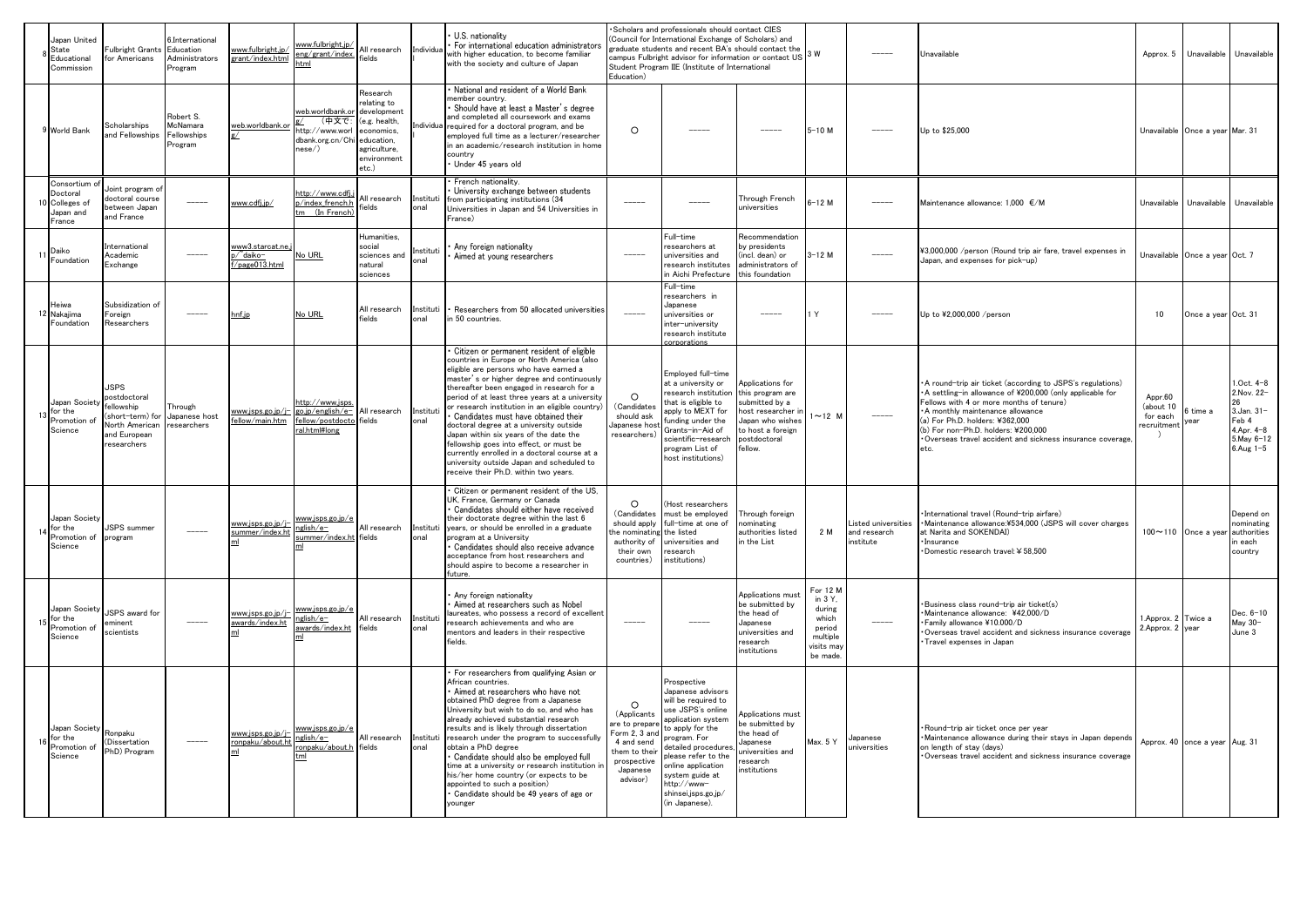|    | Japan<br>Student<br>Services<br>Organization | Follow-up<br>Research<br>Fellowship for<br>ormer <sup>-</sup><br>International<br>Students in<br>Janan |                                                                                      | www.jasso.go.jp/<br>exchange/sgtj_rf.<br>html                                     | www.jasso.go.jp/ All research<br>exchange/sgtj_rf<br>e.html        | fields                                                                                                                               | Instituti<br>onal | Nationality of a country/region listed by<br>JASSO.<br>Aimed at researchers who obtained a<br>masters or doctoral degree from a Japanes<br>University, and who currently belong to a<br>University/research institute<br>Candidate should be 45 years of age or<br>younger, with at least 3 years having passed<br>since they returned home<br>Research advisor should be a former<br>advisor |                                                                                                             |                                                                    | The president of<br>the Japanese<br>university                                                              | $60 - 90$<br>consecuti<br>ve davs                                                                            |                                                                                                                                       | .Round-trip air fare<br>2.Daily allowance: ¥11.000 /D<br>3. Remuneration for cooperation for research advisor:<br>¥50.000                                                                                                                                          |                                                                                         | Approx. 60 Once a year Feb. 4   |                                             |
|----|----------------------------------------------|--------------------------------------------------------------------------------------------------------|--------------------------------------------------------------------------------------|-----------------------------------------------------------------------------------|--------------------------------------------------------------------|--------------------------------------------------------------------------------------------------------------------------------------|-------------------|-----------------------------------------------------------------------------------------------------------------------------------------------------------------------------------------------------------------------------------------------------------------------------------------------------------------------------------------------------------------------------------------------|-------------------------------------------------------------------------------------------------------------|--------------------------------------------------------------------|-------------------------------------------------------------------------------------------------------------|--------------------------------------------------------------------------------------------------------------|---------------------------------------------------------------------------------------------------------------------------------------|--------------------------------------------------------------------------------------------------------------------------------------------------------------------------------------------------------------------------------------------------------------------|-----------------------------------------------------------------------------------------|---------------------------------|---------------------------------------------|
|    | Kajima<br>Foundation                         | Support for<br>Exchange of<br>Researchers                                                              | Short-term                                                                           | www.kajima-<br>.or.jp/zigyo_keik<br>aku/top.html                                  | No URL                                                             | Humanities,<br>social<br>sciences and<br>natural<br>sciences                                                                         | Institut<br>onal  | Any foreign nationality<br>Aimed at senior researchers (Professor<br>level), who have an outstanding research<br>record and who are actively conducting<br>research and can give special lectures or<br>discussions in Japan.                                                                                                                                                                 |                                                                                                             |                                                                    | Presidents or<br>Deans of graduate<br>schools of<br>specific<br>universities in<br>Table given.             | Up to 3 M                                                                                                    |                                                                                                                                       | Round air fare<br>Staying expenses: ¥17,000 /D<br>· Travel expenses in Japan                                                                                                                                                                                       | Unavailable                                                                             | Unavailable                     | Unavailable                                 |
|    | Kajima<br>Foundation                         | Support for<br>Exchange of<br>Researchers                                                              | _ong-term                                                                            | www.kajima-<br>or.jp/zigyo_keik<br>aku/top.html                                   | No URL                                                             | Humanities.<br>social<br>sciences and<br>natural<br>ciences                                                                          | Institut<br>nal   | Any foreign nationality<br>Aimed at outstanding young researchers<br>(assistant professor/research associate,<br>graduate student) conducting research or<br>ioint research in Japan                                                                                                                                                                                                          |                                                                                                             |                                                                    | Presidents or<br>Deans of graduate<br>schools of<br>specific<br>universities in<br>Table giver              |                                                                                                              |                                                                                                                                       | Assoc. Prof.: Round air fare, staying expenses (¥10,000<br>/D), and travel expenses in Japan<br>*Young res.: Round air fare, Staying expenses (¥190,000<br>/M), and travel expense in Japan                                                                        | Unavailable                                                                             | Unavailable                     | Unavailable                                 |
| 20 | Ministry of<br>Environmen                    | Global<br>Environment<br>Research Fund                                                                 | Eco-Frontier<br>Fellowship                                                           | <u>http://www.env.g_www.env.go.jp/e</u><br>o.jp/earth/suishi<br>nhi/jpn/eff/eff.h | n/earth/researc<br>h/gerf_E/frm006<br>ıtm                          | Research<br>relating to<br>nvironmenta<br>problems<br>within the<br>fields of<br>natural<br>science,<br>umanities or<br>ocial scienc | Instituti<br>onal | Any foreign nationality<br>Aimed at young researchers who should<br>have a doctorate or equivalent degree<br>obtained within a developed country, or at<br>least 3 years research experience within a<br>developed country<br>Must be proficient in either Japanese or<br>English                                                                                                             |                                                                                                             |                                                                    | Host national<br>institutes select<br>person in charge                                                      | $3-9$ M                                                                                                      | National research<br>institutes                                                                                                       | 1.Travel expenses (an air fare to Japan).<br>2. Living allowance (¥300,000 /M).<br>3. Housing allowance (up to ¥100,000 /M).<br>4. Moving allowance (up to ¥200,000).<br>5. Family allowance (¥50,000 fixed).<br>6.Health insurance.<br>7.Domestic trip allowance. | Unavailable                                                                             | Unavailable                     | Unavailable                                 |
| 21 | TEPCO<br>Research<br>-oundation              | Support for<br>nternational<br>Technical<br>Exchange                                                   |                                                                                      | http://www.tgn.o<br>-.jp/tmf<br>zaidan/index.htm                                  | http://www.tgn<br>∴jp/tmf−<br><u>zaidan/english.h</u>              | Research in<br>electricity-<br>related fields                                                                                        | nstituti<br>onal  | Any nationality<br>Support for researchers and graduate<br>students                                                                                                                                                                                                                                                                                                                           |                                                                                                             | Researchers<br>responsible for<br>receiving foreign<br>researchers |                                                                                                             | Up to 100<br>days                                                                                            |                                                                                                                                       | Amount as assessed by the foundation based on application<br>details (partial travel expense / conference registration fee<br>accommodation expense)                                                                                                               | Inviting.<br>staving and<br>dispatching: Twice a<br>10 persons year<br>each<br>ecruitme |                                 | April 1-<br>May 31<br>2.April 1-<br>Jan. 31 |
| 22 | Toshiba<br>Fellowship<br>Programme           | Join Toshiba's<br>research and<br>development<br>laboratories in<br>Japan                              | Collaboration<br>with Engineering<br>and Physical<br>Science<br>Research<br>Council) |                                                                                   | www.toshiba-<br>europe.com/eur<br>fellowship/                      | hysical<br>cience.<br>omputer<br>cience.<br><b>athmatics</b><br>engineering                                                          | Instituti<br>onal | EU nationality<br>Must have completed a PhD but have no<br>more than 10 years post-doctoral<br>experience, and should be based in a UK<br>academic/government institution                                                                                                                                                                                                                     | $\Omega$<br>researchers<br>of EU<br>nationality<br>currently<br>working in a<br>UK academic<br>institution) |                                                                    |                                                                                                             | Un to $2Y$                                                                                                   | Toshiba Research<br>and Development<br>Center in Kawasak                                                                              | Fellows receive a generous package, including a fixed salary<br>and relocation assistance to and from Japan, together<br>support and advice prior to and during their stay.                                                                                        | Unavailable                                                                             | Unavailable                     | n the<br>autumn<br>Sept $\sim$<br>Dec.)     |
| 23 | <b>World Bank</b>                            | Scholarships<br>and Fellowships                                                                        | Japan Indonesia<br>Presidential<br><b>Scholarship</b><br>Program                     | web.worldbank.or                                                                  | web.worldbank.c                                                    | Field of study<br>covered by<br>ne of the 10<br>articipating<br>Centers of<br>Excellence in<br>Indonesia                             | Institut          | Indonesian nationality<br>Should have completed a masters degree<br>although outstanding candidates with a<br>batchelors degree will also be considered.<br>Full time lecturers/researchers CoE or<br>equivalent institution in Indonesia are<br>encouraged to apply.<br>Should be under 45 years of age                                                                                      |                                                                                                             |                                                                    | 10 Indonesian<br>Centers of<br>Excellence (CoE)<br>funded by a grant<br>from the<br>Government of<br>Japan. | $3-4Y$                                                                                                       | Host institution<br>should be a<br>university in World<br><b>Bank member</b><br>countries                                             | · Full tuition<br>Cost of basic medical and accident insurance<br>· Living expenses including books<br>· Economy class air travel<br>\$500 travel allowance for each trip                                                                                          |                                                                                         | Unavailable Once a year Mar. 26 |                                             |
| 24 | Daiwa Anglo-<br>Japanese<br>Foundation       | Daiwa<br>Scholarship                                                                                   |                                                                                      | http://www.dajf.c<br>rg.uk/scholarship<br>s/general-<br>nformation?lang           | http://www.dajf.<br>org.uk/scholarsh<br>ips/general-<br>าformation | All research<br>fields                                                                                                               | ndividua          | British citizenship<br>Candidates should have a strong degree in<br>any subject or have a strong record of<br>chievement in their field<br>Should 21-35 years of age                                                                                                                                                                                                                          | $\circ$                                                                                                     |                                                                    | Recommendation<br>by universities or<br>organizations in                                                    | 19 M                                                                                                         |                                                                                                                                       | Maintenance grant of ¥3,120,000 per annum<br>All tuition and examination fees associated with the<br>Scholarship are paid<br>Economy-class travel to and from Japan at the beginning<br>and end of the Scholarship<br>Standard medical insurance                   | - 6                                                                                     | Once a year Dec. 1              |                                             |
| 25 | European<br>Jnion                            | Executive<br>Training<br>Programme in<br>Japan (ETP)                                                   | $- - - - -$                                                                          | www.etp.org/ja/p<br>ages/jp/jp-1.cfm                                              | www.etp.org/en<br>articles/home.cf Business                        |                                                                                                                                      | ndividua          | <b>EU Nationality</b><br>Should have a university degree plus at<br>least 3 vears professional experience as an<br>executive, or 2 years university experience<br>plus at least 5 years professional experience<br>as an executive<br>Candidate should be employed by the<br>sponsoring company in the EU<br>Candidate must have an excellent<br>ommand of English                            | $\circ$<br>(details are<br>Unavailable)                                                                     |                                                                    |                                                                                                             | 12 M<br>(3 M:<br>Europe, 6<br>M: at<br>Waseda U.<br>3 M <sup>.</sup><br>internship<br>Japanese<br>enterprise |                                                                                                                                       | European Commission scholarship of €24,000<br>Sponsoring companies should also make additional<br>contributions to living expenses                                                                                                                                 | Up to 45                                                                                | Unavailable                     | Unavailable                                 |
| 26 | Hakuho<br>Foundation                         | Japanese<br>Language<br>Research<br>Fellowship<br>Program                                              |                                                                                      | www.hakuhodo.c<br>o.ip/foundation/<br>program/index.ht<br>ml                      | www.hakuhodo.<br>o.ip/foundation/<br>english/program<br>index.html | Research into<br>lananese<br>anguage and<br>Japanese<br>inguage<br>eaching:                                                          | Individua         | Any foreign nationality (or Japanese<br>nationals who have resided abroad longer<br>han 10 vears)<br>Candidates should be University<br>professor/associate professors with<br>outstanding results in research (or similar<br>background)                                                                                                                                                     | $\circ$                                                                                                     |                                                                    |                                                                                                             | 6 M<br>12 M                                                                                                  | The National<br>Institute for<br>Japanese<br>Language and<br>several universitie<br>and research<br>facilities in and<br>around Tokyo | .Round-trip air tickets.<br>2.Living expenses: ¥300,000 /M<br>3. Housing expenses: Up to ¥150,000 /M<br>4. Relocation expenses: ¥300,000<br>Research expenses: ¥300,000<br>6.International travelers' illness and injury insurance                                 | $3 \sim 5$                                                                              | Once a year                     | $Sep.1-$<br>Oct.31                          |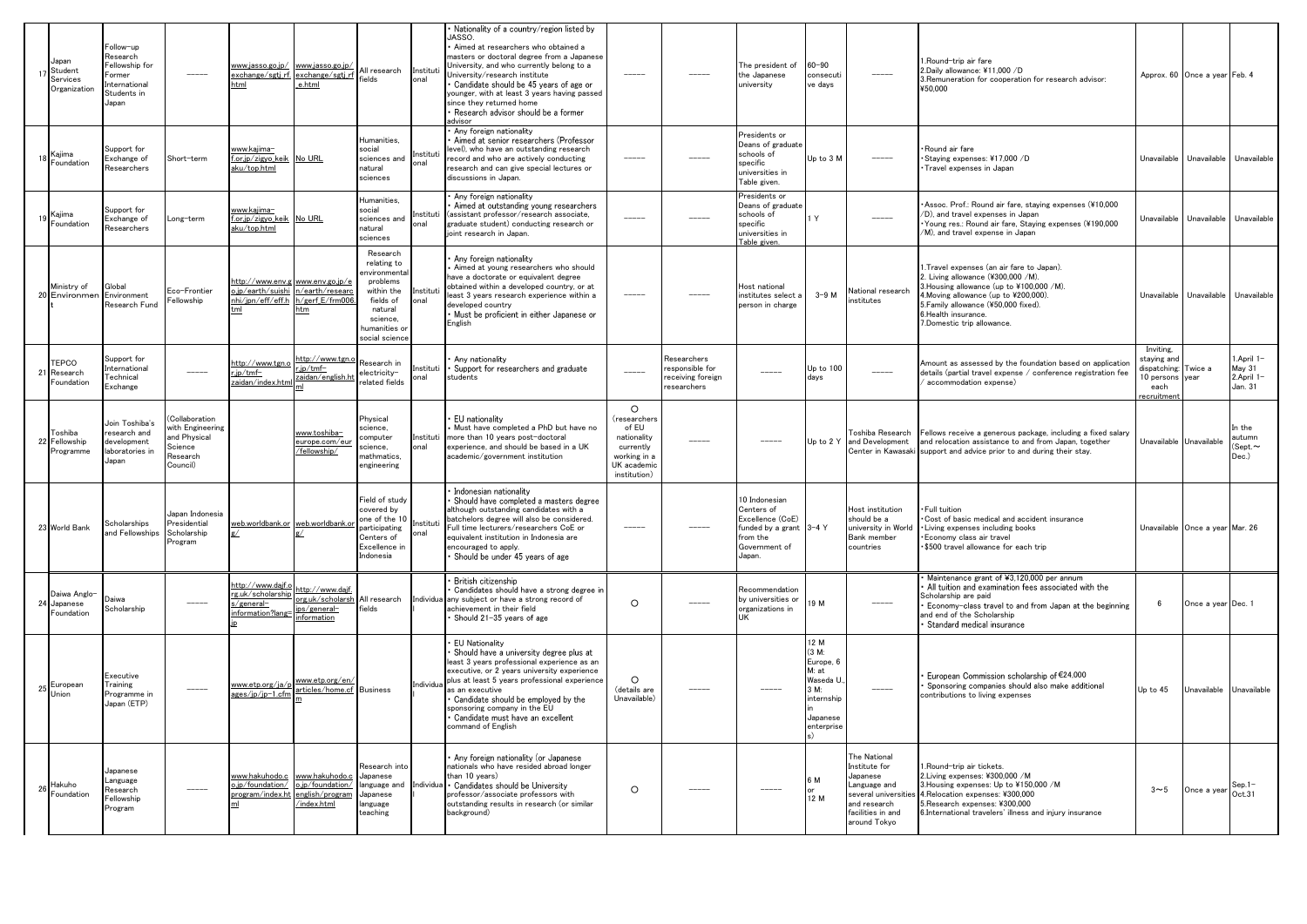|              | Japan<br>27 Foundation<br>(JF)                            | Arts and Culture<br>Exchange                      | Grant Program<br>for Cultural<br>Cooperation                                              | www.jpf.go.jp/j/p<br>rogram/index.ht                                    | www.jpf.go.jp/e/<br>program/index.h<br>ml (中文で:<br>http://www.jpf.j<br>o.jp/cn/index.ht<br>ml)        | Humanities<br>and social<br>sciences ·<br>specialists ir<br>culture, arts<br>sports                                 |                  | Any nationality<br>Candidates should specialists who can<br>enhance activities in culture, arts or sports<br>through contributions to infrastructure<br>development, human resource development<br>and international cultural exchange                                                                                                    | $\Omega$<br>(Individuals i<br>Japan and<br>overseas. To<br>consult the<br>nearest<br>diplomatic<br>mission of<br>Japan or the<br>overseas<br>office of JF) |                                                                                                                                                                                                                                                                             | Organization in<br>Japan and<br>overseas. To<br>consult the<br>nearest diplomati<br>nission of Japan<br>or the overseas<br>office of JF | Max. 13 M      | $- - - - -$                                                       | ·Partial cost of economy-class international airfare is<br>covered<br>. A part of other travel costs incurred over the program may<br>also be covered                                                                                      | Less than<br>10                       | 2 times a<br>vear                  | 1.Dec.1<br>$2$ .May $6$ |
|--------------|-----------------------------------------------------------|---------------------------------------------------|-------------------------------------------------------------------------------------------|-------------------------------------------------------------------------|-------------------------------------------------------------------------------------------------------|---------------------------------------------------------------------------------------------------------------------|------------------|-------------------------------------------------------------------------------------------------------------------------------------------------------------------------------------------------------------------------------------------------------------------------------------------------------------------------------------------|------------------------------------------------------------------------------------------------------------------------------------------------------------|-----------------------------------------------------------------------------------------------------------------------------------------------------------------------------------------------------------------------------------------------------------------------------|-----------------------------------------------------------------------------------------------------------------------------------------|----------------|-------------------------------------------------------------------|--------------------------------------------------------------------------------------------------------------------------------------------------------------------------------------------------------------------------------------------|---------------------------------------|------------------------------------|-------------------------|
| 28           | Japan<br>Foundation                                       | Japanese<br>Language<br>Education<br>Overseas     | Graduate<br>rogram on<br>Japanese<br>anguage and<br>Culture<br>Master's<br>Course)        | www.jpf.go.jp/j/p<br>ogram/index.ht                                     | www.jpf.go.jp/e/<br>program/index.ht<br>ml (中文で:<br>http://www.jpf.g<br>o.jp/cn/index.ht<br>ml)       | Japanese<br>language<br>eaching                                                                                     | ndividua         | Nationality of a country with diplomatic<br>elations with Japan<br>Candidates should have more than 2 years<br>experience teaching the Japanese language,<br>and should have a Bachelor's degree<br>Should have Japanese proficiency of N1 in<br>the Japanese Language Proficiency Test<br>Should be under the age of 44                  | $\circ$                                                                                                                                                    |                                                                                                                                                                                                                                                                             |                                                                                                                                         | 3Y             |                                                                   | Round-trip airline ticket<br>Accommodation at the Japan Foundation Japanese<br>Language Institute in Urawa, Saitama<br>Meals and a set allowance for miscellaneous living<br>expenses<br>Tuition and teaching materials                    |                                       | Approx. 5 Once a year Dec.1        |                         |
|              | Japan-Korea<br>29 Culture<br>Foundation                   | Fellowship<br>Program for<br>Inviting             | Long-term                                                                                 | www.jkcf.or.jp/fel<br>owship/                                           | http://www.jkcf<br>or.jp/korean/<br>(In Korean)                                                       | Humanities<br>and social<br>sciences with<br>an emphasis<br>on the<br>relationship<br>between<br>Japan and<br>Korea | adividu.         | Korean nationality but not a permanent<br>esident of Japan <sup>.</sup><br>Should have a doctorate degree<br>Aged between 30-50 years old                                                                                                                                                                                                 | $\circ$                                                                                                                                                    |                                                                                                                                                                                                                                                                             | (Application<br>should be sent to<br>the Japanese<br>embassy or<br>consular offices in<br>(orea)                                        | $3 \sim 11$ M  |                                                                   | Staying expenses:<br>A: ¥180,000 /M (¥6,000 /D)<br>B: ¥210,000 /M (¥7,000 /D)<br>C: ¥240,000 /M (¥8,000 /D)<br>Research fund: ¥120,000 /M<br>Round trip air fare: Economy class<br>Arrival allowance: ¥65.000<br>Return allowance: ¥64,000 | Total (Loni<br>and short)<br>round 20 | Once a year Oct. 1-29              |                         |
|              | Japan-Korea<br>30 Culture<br>Foundation                   | Fellowship<br>Program for<br>Inviting             | Short-term                                                                                | www.jkcf.or.jp/fel<br>owship/                                           | http://www.jkcf<br>or.jp/korean/<br>(In Korean)                                                       | Humanities<br>and social<br>sciences with<br>an emphasis<br>on the<br>relationship<br>between<br>Japan and          | ndividu          | Korean nationality but not a permanent<br>esident of Japan <sup>-</sup><br>Should have a doctorate degree<br>Aged over 30 years old                                                                                                                                                                                                       | $\circ$                                                                                                                                                    |                                                                                                                                                                                                                                                                             | (Application<br>should be sent to<br>the Japanese<br>embassy or<br>consular offices in<br>(orea                                         | $\sim$ 3 M     |                                                                   | Staying expenses:<br>A: ¥180,000 /M (¥6,000 /D)<br>B: ¥210.000 /M (¥7.000 /D)<br>C: ¥240,000 /M (¥8,000 /D)<br>Research fund: ¥120,000 /M<br>Round trip air fare: Economy class                                                            | Total (Loni<br>and short)<br>round 20 | Once a year Oct. 1-29              |                         |
| $\mathbf{3}$ | Japan United<br><b>State</b><br>Educational<br>Commission | ulbright Grants<br>or Americans                   | 1.Lecturing<br>Program                                                                    | www.fulbright.jp/<br>grant/index.html                                   | www.fulbright.jp/<br>eng/grant/index.<br><u>ıtml</u>                                                  | Humanities<br>and social<br>sciences                                                                                | adividus         | U.S. nationality<br>For lecturing in undergraduate and<br>graduate courses in a social science and<br>humanities field related to the American<br>experience.                                                                                                                                                                             | Education)                                                                                                                                                 | Scholars and professionals should contact CIES<br>Council for International Exchange of Scholars) and<br>graduate students and recent BA's should contact the<br>ampus Fulbright advisor for information or contact US<br>Student Program IIE (Institute of International   |                                                                                                                                         | 10 M           |                                                                   | Jnavailable                                                                                                                                                                                                                                | Approx. 6                             | Unavailable                        | Unavailable             |
|              | Japan United<br>State<br>Educational<br>Commission        | Fulbright Grants<br>or Americans                  | 1.Graduate<br>Research<br>Fellows Program                                                 | www.fulbright.jp/<br>grant/index.html                                   | www.fulbright.jp/<br>eng/grant/index.<br>html                                                         | Humanities<br>and social<br>sciences                                                                                | aubividua        | U.S. nationality<br>For graduate students at dissertation leve<br>or in terminal master's programs to conduct<br>research towards earning a degree in the<br>social sciences and humanities                                                                                                                                               | Education)                                                                                                                                                 | Scholars and professionals should contact CIES<br>(Council for International Exchange of Scholars) and<br>graduate students and recent BA's should contact the<br>campus Fulbright advisor for information or contact US<br>Student Program IIE (Institute of International |                                                                                                                                         | 12 M           |                                                                   | Unavailable                                                                                                                                                                                                                                | Approx. 14                            | Unavailable                        | Unavailable             |
| 33           | (ajima<br>Foundation<br>for the Arts                      | Support for<br>nternational<br>xchange of<br>Arts | nvitation of<br>oreign<br>esearchers                                                      | www.kfa.or.jp/jigy<br>p_gaiyo/index.ht                                  | No URL                                                                                                | Research on<br>arts                                                                                                 | Individua        | Any foreign nationality<br>For researchers conducting research on<br>arts.                                                                                                                                                                                                                                                                | $\circ$                                                                                                                                                    |                                                                                                                                                                                                                                                                             |                                                                                                                                         | Unavailabl     |                                                                   | Pound ¥440,000                                                                                                                                                                                                                             | Round 3                               | Unavailable                        | Unavailable             |
|              | Nakayama<br>Foundation<br>or Human<br>Science             | Subsidy of<br>International<br>Exchange           | Subsidy of<br>ccepting<br>verseas<br>esearchers                                           | <u>vww.nakayamash</u><br>oten.co.jp/zaidan No URL<br>$\gamma$ pg17.html |                                                                                                       | Research in<br>human<br>sciences                                                                                    | adividua         | Any foreign nationality<br>For researchers of great promise who car<br>contribute to the international promotion of<br>human sciences.                                                                                                                                                                                                    | $\circ$                                                                                                                                                    |                                                                                                                                                                                                                                                                             |                                                                                                                                         | Unavailabl     |                                                                   | ¥100,000-¥500,000 /person                                                                                                                                                                                                                  | A certain<br>number                   | Once a year                        | April 15-<br>June 15    |
|              | Hitachi<br>35 Scholarship<br>oundation                    | (omai<br>ellowship                                | Fellowship<br>program for<br>pecific<br>Research in<br>Japan Studies                      | <u>vww.hitachi-</u><br>aidan.org/shoga<br>u/works/work0<br>.html        | <u>www.hitachi-</u><br>zaidan.org/globa<br>scholarship/act<br>vities/index.htr                        | <b>Iumanities</b><br>and social<br>sciences                                                                         | nstituti<br>mal  | • Must be a faculty member of a listed<br>University in South East Asia<br>Candidate should wish to conduct<br>individual or joint research with their<br>Japanese counterparts, on topics either<br>wholly or substantially related to Japan.                                                                                            | $- - - - -$                                                                                                                                                |                                                                                                                                                                                                                                                                             | Presidents or vice<br>presidents of<br>overseas<br>universities                                                                         | Max. 3 M       | $- - - - -$                                                       | Airfare: Economy class roundtrip airfare<br>Maintenance allowance: ¥17,000 /D<br>Research travel allowance: Up to ¥100,000                                                                                                                 |                                       | Unavailable Once a year End of Nov |                         |
| 36           | Japan<br>Foundation                                       | Japanese<br>Language<br>Education<br>Overseas     | Advanced<br><b>Training Program</b><br>for Teachers of<br>he Japanese<br>anguage          | www.jpf.go.jp/j/p<br>rogram/index.ht<br>ml                              | www.jpf.go.jp/e/<br>program/index.h<br><u>ml</u> (中文で:<br>nttp://www.jpf.g<br>o.jp/cn/index.ht<br>ml) | Japanese<br>language<br>teaching                                                                                    | Institut<br>onal | Nationality of a country with diplomatic<br>elations with Japan, or Japanese nationality<br>Should have at least 5 years experience in<br>teaching the Japanese language<br>Should have a proficiency in Japanese<br>equivalent to N1 of the Japanese Language<br>Proficiency Test<br>Should be aged between 30 and 55                    |                                                                                                                                                            |                                                                                                                                                                                                                                                                             | Overseas<br>educational<br>organizations<br>carrying Japanese<br>anguage<br>education                                                   | Approx. 2<br>M |                                                                   | Round-trip airline ticket with airport tax and foreign travel<br>ax:<br>Accommodation<br>Meals and miscellaneous living expenses<br>necessary for participation in official training curriculum<br>Overseas travel accident insurance      | Approx. 10<br>individuals<br>or teams | Once a year Dec.1                  |                         |
| 37           | lapan<br>Foundation                                       | Japanese<br>Language<br>Education<br>Overseas     | _ong-Term<br>Training<br>rograms for<br>Foreign<br>Feachers of the<br>Japanese<br>anguage | vww.jpf.go.jp/j/p<br>ogram/index.ht                                     | www.jpf.go.jp/e/<br>program/index.ht<br><u>ml(中文で:</u><br>http://www.ipf.r<br>o.jp/cn/index.ht<br>ml) | Japanese<br>anguage<br>teaching                                                                                     | nstitut<br>onal  | Nationality of a country with diplomatic<br>elations with Japan, with the exception of<br>China<br>Should have between 6 months and 5<br>vears experience in teaching the Japanese<br>language<br>Should have a proficiency in Japanese<br>equivalent to N4 of the Japanese Language<br>Proficiency Test<br>Should be under the age of 35 |                                                                                                                                                            |                                                                                                                                                                                                                                                                             | Overseas<br>educational<br>organizations<br>carrying Japanese<br>language<br>education                                                  | Approx. 6      | The Japan<br>Foundation<br>Japanese<br>anguage Institute<br>Urawa | Round-trip airline ticket with airport tax and foreign travel<br>'a¥<br>· Accommodation<br>Meals and miscellaneous living expenses<br>necessary for participation in official training curriculum<br>Overseas travel accident insurance    | Approx. 55<br>teachers                | Once a year Dec.1                  |                         |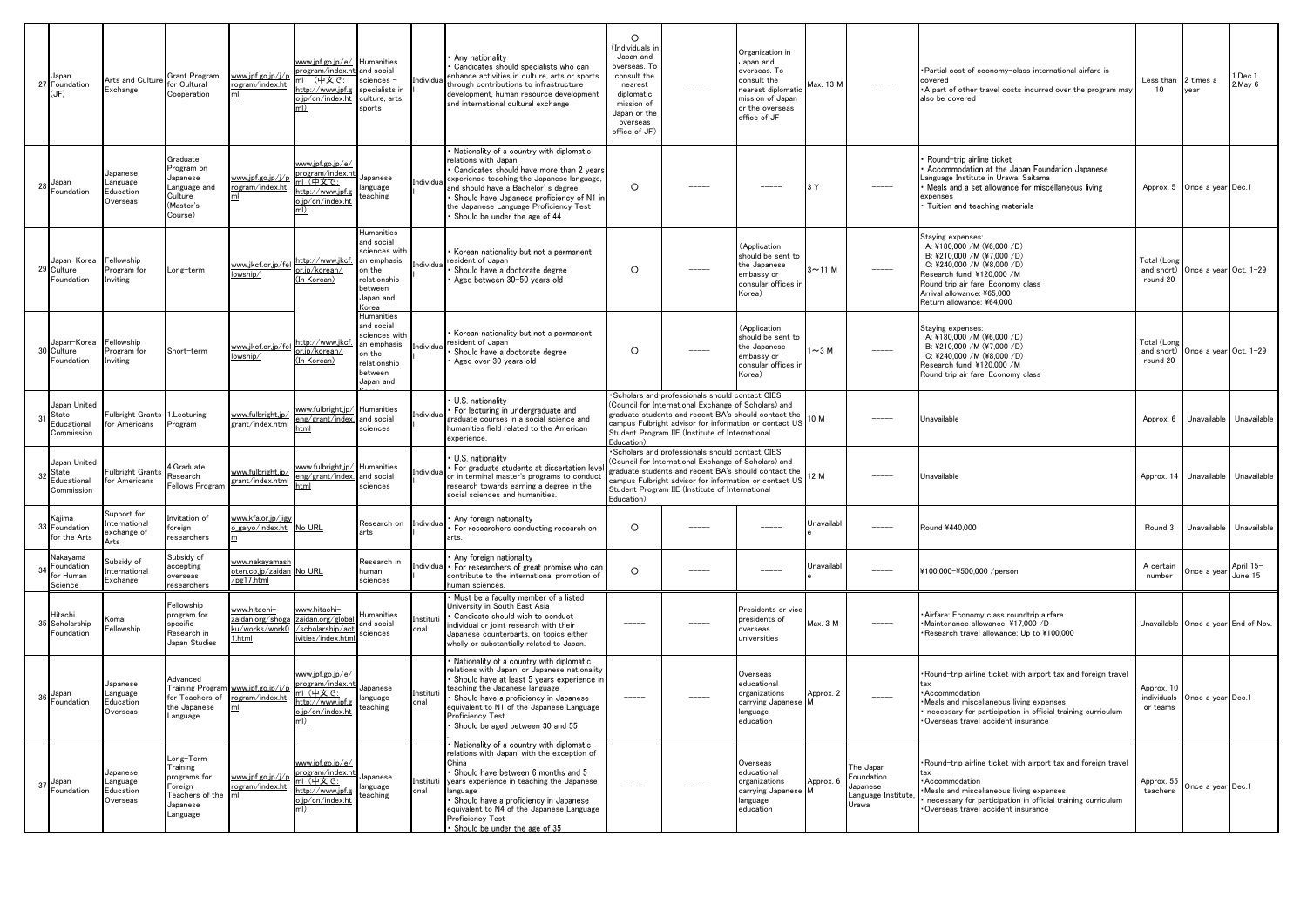| 38 | Japan<br>Foundation                                                     | Japanese<br>Language<br>Education<br>Overseas                                             | Short-term<br>Training<br>programs for<br>Foreign<br>Teachers of the<br>Japanese<br>Language:                         | www.jpf.go.jp/j/p<br>rogram/index.ht<br>ml                                                    | www.jpf.go.jp/e/<br>program/index.ht<br><u>nl(中文で:</u><br>http://www.jpf.g<br>o.jp/cn/index.ht<br>ml)                           | Japanese<br>anguage<br>teaching                                                        | Instituti<br>onal | Nationality of a country with diplomatic<br>relations with Japan, with the exception of<br>China<br>Should have at least 2 years experience in<br>teaching the Japanese language<br>Should have a proficiency in Japanese<br>equivalent to N4 of the Japanese Language<br>Proficiency Test<br>Should be under the age of 55           |             |                                                 | Overseas<br>educational<br>organizations<br>carrying Japanese<br>anguage<br>education | 2 M<br>(3 times<br>year) | The Japan<br>Foundation<br>Japanese<br>Language Institute<br>Urawa  | Round-trip airline ticket with airport tax and foreign travel<br>Accommodation<br>Meals and miscellaneous living expenses<br>necessary for participation in official training curriculum<br>Overseas travel accident insurance   | Approx. 110<br>teachers                                    | Once a year Dec.1            |                         |
|----|-------------------------------------------------------------------------|-------------------------------------------------------------------------------------------|-----------------------------------------------------------------------------------------------------------------------|-----------------------------------------------------------------------------------------------|---------------------------------------------------------------------------------------------------------------------------------|----------------------------------------------------------------------------------------|-------------------|---------------------------------------------------------------------------------------------------------------------------------------------------------------------------------------------------------------------------------------------------------------------------------------------------------------------------------------|-------------|-------------------------------------------------|---------------------------------------------------------------------------------------|--------------------------|---------------------------------------------------------------------|----------------------------------------------------------------------------------------------------------------------------------------------------------------------------------------------------------------------------------|------------------------------------------------------------|------------------------------|-------------------------|
| 39 | Japan<br>Foundation                                                     | Japanese<br>Language<br>Education<br>Overseas                                             | Program for<br>Specialists in<br>Culture and<br>Academic<br>Fields: 2 M<br>Course                                     | www.jpf.go.jp/j/p<br>rogram/index.ht                                                          | www.jpf.go.jp/e/<br>program/index.ht<br><u>nl(中文で:</u><br>http://www.jpf.g<br>o.jp/cn/index.ht<br><u>ml)</u>                    | Japan-related<br>humanities<br>and social<br>sciences                                  | Instituti<br>onal | Nationality of a country with diplomatic<br>relations with Japan<br>Should be registered as a full-time<br>specialist of an organization, or should be full<br>time post-graduate students<br>Should have a proficiency in Japanese<br>equivalent to N4 of the Japanese Language<br>Proficiency Test<br>Should be under the age of 40 | $\circ$     |                                                 |                                                                                       | 2 M<br>course            | The Japan<br>Foundation<br>Japanese<br>Language Institute<br>Kansai | . Expenses necessary for participation in official curriculum<br>Round-trip airline ticket with airport tax and foreign travel<br>Accommodation<br>Meals and miscellaneous living expenses<br>Overseas travel accident insurance |                                                            | Approx. 30 Once a year Dec.1 |                         |
|    | 40 Japan<br>Foundation                                                  | Japanese<br>Language<br>Education<br>Overseas                                             | Program for<br>Specialists in<br>Culture and<br>Academic<br>Fields: 6 M<br>Course                                     | www.jpf.go.jp/j/p<br>rogram/index.ht                                                          | www.jpf.go.jp/e/<br><u>program/index.h</u><br><u>nl(中文で:</u><br>ttp://www.jpf.j<br>o.jp/cn/index.ht<br>ml)                      | Japan-related<br>numanities<br>and social<br>sciences<br>excl.<br>Japanese<br>anguage) | Instituti<br>onal | Nationality of a country with diplomatic<br>relations with Japan<br>Should be registered as a full-time<br>specialist of an organization, or should be full<br>time post-graduate students<br>Should have a proficiency in Japanese<br>equivalent to N4 of the Japanese Language<br>Proficiency Test<br>Should be under the age of 40 | $\circ$     |                                                 |                                                                                       | 6 M<br>course            | The Japan<br>Foundation<br>Japanese<br>Language Institute<br>Kansai | . Expenses necessary for participation in official curriculum<br>Round-trip airline ticket with airport tax and foreign travel<br>Accommodation<br>Meals and miscellaneous living expenses<br>Overseas travel accident insurance |                                                            | Approx. 15 Once a year Dec.1 |                         |
| 41 | Japan<br>Foundation                                                     | Japanese<br>Studies<br>Overseas and<br>Intellectual<br>Exchange                           | Japanese<br>Studies<br>Fellowship<br>Program<br><scholars &<br="">Researchers&gt;</scholars>                          | www.jpf.go.jp/j/p<br>rogram/index.ht                                                          | www.jpf.go.jp/e/<br><u>program/index.ht</u><br><u>nl(中文で:</u><br>ittp://www.jpf.j<br>o.jp/cn/index.ht<br>ml)                    | Japanese<br>studies                                                                    | Instituti<br>onal | Nationality/permanent resident of a<br>country with diplomatic relations with Japan<br>Aimed at preeminent foreign scholars in<br>Japanese studies<br>Should have advanced proficiency in<br>Japanese or English                                                                                                                      | $\circ$     |                                                 |                                                                                       | $2 - 12M$                |                                                                     | Round-trip discount economy-class air fare, Maintenance<br>Allowance and other allowances, and Insurance                                                                                                                         | Approx. 110<br>including<br>Doctoral<br>and Short-<br>term | Once a year Dec.1            |                         |
| 42 | Japan<br>Foundation                                                     | Japanese<br>Studies<br>Overseas and<br>Intellectual<br>Exchange                           | Japanese<br>Studies<br>Fellowship<br>Program<br><doctoral<br>Candidates&gt;</doctoral<br>                             | www.jpf.go.jp/j/p<br>ogram/index.ht                                                           | www.jpf.go.jp/e/<br>program/index.ht<br>ml(中文で:<br>http://www.jpf.j<br>o.jp/cn/index.ht<br>ml).                                 | Japanese<br>studies                                                                    | Instituti<br>onal | Nationality/permanent resident of a<br>country with diplomatic relations with Japan<br>Aimed at doctoral students<br>Should have advanced proficiency in<br>Japanese or English                                                                                                                                                       | $\circ$     |                                                 |                                                                                       | $4-14M$                  |                                                                     | Round-trip discount economy-class air fare, Maintenance<br>Allowance and other allowances, and Insurance                                                                                                                         | Approx. 110<br>including<br>Doctoral<br>and Short-<br>term | Once a year Dec.1            |                         |
| 43 | Japan<br>Foundation                                                     | Japanese<br>Studies<br>Overseas and<br>Intellectual<br>Exchange                           | Japanese<br>Studies<br>Fellowship<br>Program<br>Short-term<br>Researchers>                                            | www.jpf.go.jp/j/p<br>rogram/index.ht                                                          | www.jpf.go.jp/e/<br><u>program/index.ht</u><br><u>: ウ文中)  r</u><br>ttp://www.jpf.g<br>o.jp/cn/index.ht<br><u>ml)</u>            | lapanese<br>studies                                                                    | Instituti<br>onal | Nationality/permanent resident of a<br>country with diplomatic relations with Japan<br>Aimed at scholars and researchers who<br>need to visit Japan for data collection and<br>interviews<br>Should have advanced proficiency in<br>Japanese or English                                                                               | $\circ$     |                                                 |                                                                                       | $21-60$ D                |                                                                     | Round-trip discount economy-class air fare, Maintenance<br>Allowance and other allowances, and Insurance                                                                                                                         | Approx. 110<br>including<br>Doctoral<br>and Short-<br>term | Once a year Dec.1            |                         |
|    | Ministry of<br>Finance                                                  | Institute                                                                                 | Policy Research Visiting Scholar<br>Program                                                                           | No-URL                                                                                        | http://www.mof.<br>go.jp/english/pri<br>international_ex_Economics,<br>change/visiting_s<br>cholar_program/<br><u>zai03.htm</u> | development                                                                            | Instituti<br>onal | Any nationality<br>Government official or hold a Ph.D. or an<br>equivalent degree with a record of research<br>activities for more than 5 years<br>Should have sufficient command of English<br>and/or Japanese to perform the research.                                                                                              | $\circ$     |                                                 |                                                                                       | $4-5$ M                  | Policy Research<br>Institute                                        | Travel expenses. Honorarium for a research paper.<br>(Subsistence allowance may be applied if the researcher<br>comes from a developing country or the focus of the<br>research is related to developing countries.              | Unavailable                                                | Unavailable                  | $Oct.1-$<br>Dec.31      |
|    | Nomura<br>45 Foundation<br>for Social<br>Science                        | <b>Inviting Foreign</b><br>Researchers                                                    | $\cdots$                                                                                                              | www.ad.kanazawa<br>u.ac.jp/exchange No URL<br><u>jigyou gaiyou/n</u><br><u>mura/nomura.ht</u> |                                                                                                                                 | Social<br>ciences with<br>a focus on<br>law, politics<br>and                           | Instituti<br>onal | Any nationality<br>Aimed at researchers employed at foreign<br>Universities                                                                                                                                                                                                                                                           | $- - - - -$ | Full-time faculty<br>member of a<br>university. | -----                                                                                 | Unlimited                |                                                                     | ¥500.000 / Person                                                                                                                                                                                                                | A certain<br>number                                        | Twice a<br>vear              | I.Feb.<br>2.April       |
|    | Satoh Art<br>craft<br>46 Research &<br>Scholarship<br>Foundation        | Subsidies                                                                                 | Subsidizing<br>overseas<br>researchers                                                                                | sekido-<br>museum.jp/satoh No URL<br>-kikin.html                                              |                                                                                                                                 | Art and crafts                                                                         | Individua         | Any nationality<br>Aimed at specialists looking to do research<br>n a Japanese University or research<br>institute                                                                                                                                                                                                                    | $\circ$     | -----                                           | $- - - - -$                                                                           | Jnavailabl               |                                                                     | Maintenance allowance: ¥80,000 /M                                                                                                                                                                                                | $\overline{2}$                                             | Once a year                  | $Oct.1-$<br>Dec.24      |
|    | Association<br>for Promotion<br>$47$ of<br>International<br>Cooperation | Ushiba Nobihiko<br>Memorial<br>rogram of<br><b>Inviting ASEAN</b><br>Young<br>Researchers | $\cdots$                                                                                                              | *この奨学金に<br>関して情報はど<br>こでも見つからな No URL<br>かった*                                                 |                                                                                                                                 | Humanities<br>and social<br>sciences                                                   | unavalla<br>ble   | Young or backbone researchers acting in<br>the field of international cooperation in<br>ASEAN countries.                                                                                                                                                                                                                              |             | Unavailable                                     |                                                                                       | Y                        | Reitaku University Unavailable                                      |                                                                                                                                                                                                                                  | $\overline{2}$                                             |                              | Unavailable Unavailable |
|    | 48 Hitachi Mirai<br>Foundation                                          | Promoting<br>nternational<br>interchanges                                                 | Takeuchi Fund<br>inviting overseas<br>experts and<br>specialists of<br>rehabilitation and<br>correctional<br>services | <u>www.hitachi-</u><br>zaidan.org/mirai/<br>works/work01.ht<br>ml                             | www.hitachi-<br>zaidan.org/globa<br>/mirai/activities<br>index.html                                                             | Social<br>sciences –<br>rehabilitation<br>and<br>correction                            | Unavaila          | Any nationality<br>Overseas experts and specialists in the<br>areas of probation, parole and correctional<br>services                                                                                                                                                                                                                 | Unavailable | Unavailable                                     | Unavailable                                                                           | Unavailabl               |                                                                     | Unavailable                                                                                                                                                                                                                      |                                                            | Unavailable Unavailable      | Unavailable             |
|    | International<br>49 House of<br>Japan                                   | Asia Leadership<br><b>Fellow Program</b><br>(ALFP)                                        | $- - - - -$                                                                                                           | VWW.I <sup>-</sup><br><u>house.or.jp/jp/Pr</u><br>ogramActivities/<br>alfp/index.htm          | WWW.I <sup>-1</sup><br>house.or.jp/en/P<br>rogramActivities<br>/alfp/index.htm                                                  | Humanities<br>and social<br>sciences                                                   | ble               | Citizens from Asian countries<br>Aimed at leaders and 'public intellectuals'<br>from diverse professional backgrounds (e.g.<br>Unavaila academia, journalism, publishing, law,<br>education, the arts, NGOs, and non-profit<br>activities) to conduct individual or<br>collaborative research in Japan                                |             | Unavailable                                     |                                                                                       | 2 M                      | <b>International House</b><br>of Japan.                             | To reside at the International House of Japan.                                                                                                                                                                                   | 6-7 fellows<br>from nearly<br>15 Asian<br>countries        | Unavailable                  | Unavailable             |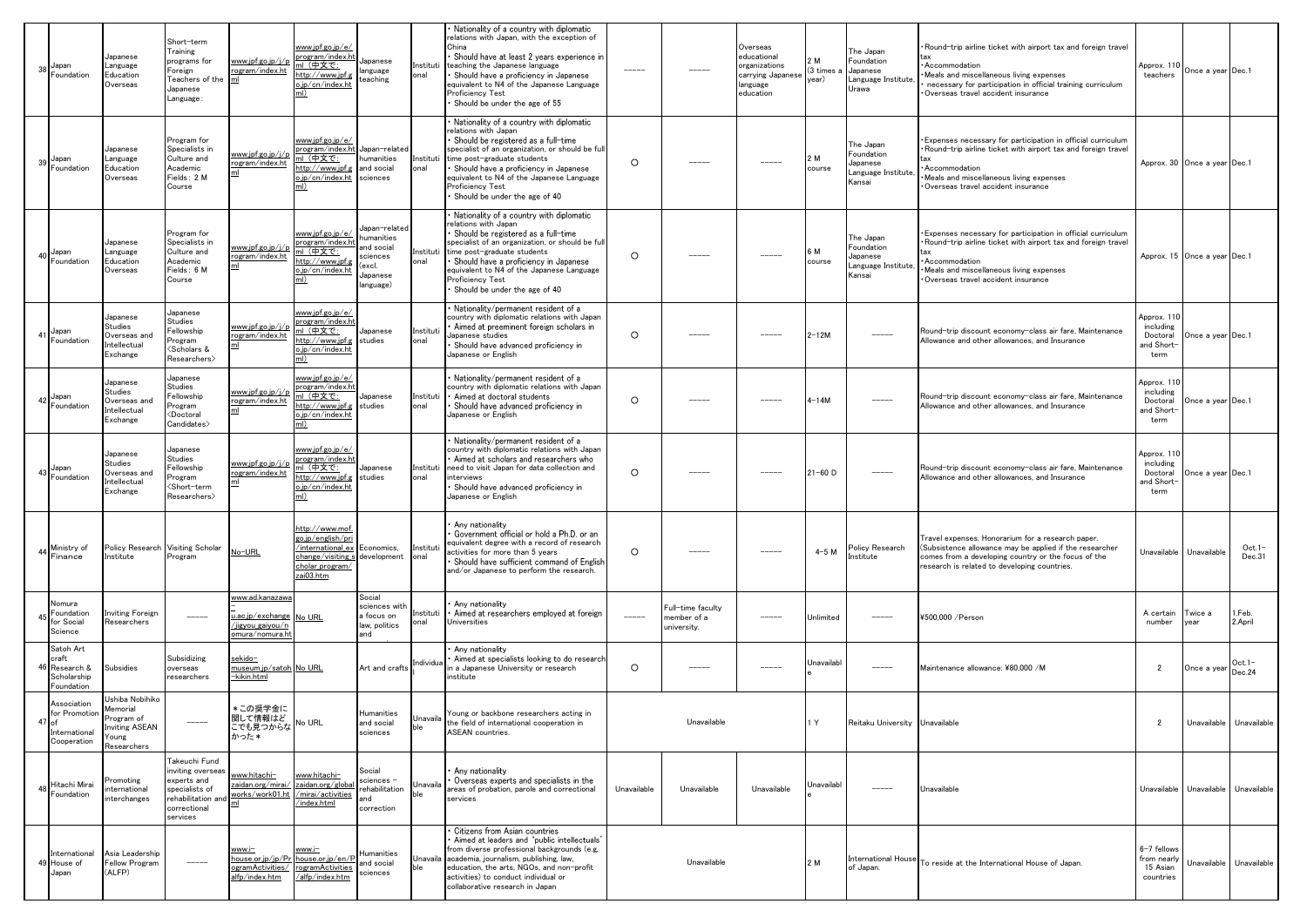| 50          | International<br>House of<br>Japan                                        | -House Ushiba<br>Fellowship       |                                                                                                           | www.i-<br><u>house.or.jp/jp/Pr</u><br>ogramActivities<br><u>ushiba/index.htn</u>                                                                               | www.i=<br>house.or.ip/en/P<br>rogramActivities<br>ushiba/index.ht                              | Humanities<br>and social<br>sciences                              | Jnavail           | Any nationality<br>Aimed at distinguished contemporary<br>hinkers:                                                                                                                                                                                                                                                                                                      | Unavailable                                                                                  |             |                                                                                               | Unavailabl                                                                   |                                                                                                                                                                                                                                                                                                                                                                                                                                                                                                                      | Unavailable                                                                                                                                                                                                                                                                                                                                                                                                                                                                                                           | 2 persons            | Unavailable                         | Unavailable                                                                  |
|-------------|---------------------------------------------------------------------------|-----------------------------------|-----------------------------------------------------------------------------------------------------------|----------------------------------------------------------------------------------------------------------------------------------------------------------------|------------------------------------------------------------------------------------------------|-------------------------------------------------------------------|-------------------|-------------------------------------------------------------------------------------------------------------------------------------------------------------------------------------------------------------------------------------------------------------------------------------------------------------------------------------------------------------------------|----------------------------------------------------------------------------------------------|-------------|-----------------------------------------------------------------------------------------------|------------------------------------------------------------------------------|----------------------------------------------------------------------------------------------------------------------------------------------------------------------------------------------------------------------------------------------------------------------------------------------------------------------------------------------------------------------------------------------------------------------------------------------------------------------------------------------------------------------|-----------------------------------------------------------------------------------------------------------------------------------------------------------------------------------------------------------------------------------------------------------------------------------------------------------------------------------------------------------------------------------------------------------------------------------------------------------------------------------------------------------------------|----------------------|-------------------------------------|------------------------------------------------------------------------------|
| $5^{\circ}$ | <b>International</b><br>House of<br>Japan (IHJ)                           | HJ Arts<br>Programs               | Japan-US<br>Friendship<br>Commission's<br>JS-Japan<br>Creative Artists'<br>program                        | -i.www<br>ogramActivities/<br>arts/index.htm                                                                                                                   | house.or.jp/jp/Pr http://www.jusfc<br>.gov/index.asp                                           | Creative arts                                                     | Unavail           | Citizen or permanent resident of the U.S.<br>Aimed at leading contemporary and<br>traditional artists, who have demonstrated<br>expertise and established professional<br>recognition (e.g. awards, featured shows,<br>publications etc.)                                                                                                                               |                                                                                              | Unavailable |                                                                                               | 3 M                                                                          | -----                                                                                                                                                                                                                                                                                                                                                                                                                                                                                                                | ¥400,000/month living expenses<br>¥100,000/month housing stipend<br>Up to ¥100,000/month for professional support<br>\$6000 for round trip transportation of the artist and<br>accompanying dependants, and any pre-departure Japanese<br>lessons                                                                                                                                                                                                                                                                     | 5 persons            | Once a year                         | Feb. 1                                                                       |
| 52          | Interchange<br>Association,<br>Japan (IAJ)                                | Summer<br>Program                 | Taiwanese<br>graduate student                                                                             | <u>*ウェッブでこの</u><br>奨学金に関して<br>情報は見つから<br>なかったが、<br>http://www.kory<br>u.or.jp/taipei-<br><u>tw/ez3_contents.</u><br>nsf/14 のURL<br>に中国語での奨<br>学金の情報があ<br>るみたい* | No-URL                                                                                         | Natural<br>sciences and<br>technology                             |                   | Individua Taiwanese graduate student under 35 years<br>old                                                                                                                                                                                                                                                                                                              | $\circ$                                                                                      |             | <b>National Science</b><br>Council of Taiwan<br>selects fellows                               | 56 D                                                                         |                                                                                                                                                                                                                                                                                                                                                                                                                                                                                                                      | Staying allowance: 10,000 ¥/D.<br>Domestic travel: 60,000 ¥.<br>Insurance.<br>Domestic research travel: Up to 100,000 ¥                                                                                                                                                                                                                                                                                                                                                                                               | Unavailable          | Unavailable                         | Unavailable                                                                  |
|             | Matsumae<br>53 International<br>Foundation                                | Fellowship<br>Program             |                                                                                                           | www.mars.dti.ne.j<br>p∕mif/ainj.htm                                                                                                                            | www.mars.dti.ne.i<br>∕mif⁄aw menu<br>ntm                                                       | Natural<br>sciences and<br>engineering,<br>Biological<br>sciences | ndividua          | Non-Japanese citizens<br>Must hold a PhD degree or equivalent<br>academic qualifications, and have a firm<br>position or profession in home country<br>Must be under 49 years old                                                                                                                                                                                       | $\circ$                                                                                      |             |                                                                                               | $3-6$ M                                                                      | Free to select hos<br>nstitutions                                                                                                                                                                                                                                                                                                                                                                                                                                                                                    | Stipend for research and stay: ¥240,000 /M<br>Insurance: Overseas travel accident/sickness insurance<br>Air transportation: An economy-class round-trip air ticket<br>Lump sum on arrival: ¥100,000                                                                                                                                                                                                                                                                                                                   | About 20             | Once a year Aug. 31                 |                                                                              |
|             | National<br>Institute for<br>Materials<br>Science                         | Employment                        | Positions for<br>Researcher                                                                               | <u>www.nims.go.jp/e</u><br>mployment/index<br>html                                                                                                             | <u>www.nims.go.jp/e</u><br>ng/employment/                                                      | Natural<br>sciences and<br>engineering                            | ndividua          | Any nationality<br>Employment opportunities listed for<br>esearchers                                                                                                                                                                                                                                                                                                    | $\circ$                                                                                      | -----       |                                                                                               | Jnavailabl                                                                   | -----                                                                                                                                                                                                                                                                                                                                                                                                                                                                                                                |                                                                                                                                                                                                                                                                                                                                                                                                                                                                                                                       | $- - - - -$          | $\cdots$                            |                                                                              |
| 55          | <b>RIKEN</b>                                                              | Career<br>opportunities           | Foreign<br>Postdoctoral<br>Researcher<br>(FPR)                                                            | index-j.html                                                                                                                                                   | www.riken.jp/fpr/www.riken.jp/fpr                                                              | Natural<br>sciences and<br>engineering                            | Individua         | Non-Japanese citizens<br>Must hold a PhD in natural science<br>awarded within the last 6 years                                                                                                                                                                                                                                                                          | $\circ$<br>(Application<br>document A<br>to be prepared<br>by the<br>applicant by<br>May 29) |             | Application<br>documents B to<br>be prepared by<br>the host<br>laboratory by<br>June 12       | Maximum<br>3 Y                                                               | RIKEN laboratory                                                                                                                                                                                                                                                                                                                                                                                                                                                                                                     | ¥487,000/M: Gross income before taxes and social<br>nsurance premium deduction. A commuting allowance<br>actual cost up to max. ¥45,000/M) and a housing allowance<br>(partial payment of rent) are also available.<br>Moving expenses to take up the position at RIKEN in<br>accordance with Riken regulations.                                                                                                                                                                                                      |                      | Around 18 Once a year               | For the<br>applicant<br>May 20 and<br>for the host<br>laboratory<br>June 3   |
|             | EU-Japan<br>Center for<br>Industrial<br>Cooperation                       | Vulcanus in<br>Japan              |                                                                                                           | No-URL                                                                                                                                                         | http://www.eu-<br>japan.eu/global/<br><u>vulcanus−in−</u><br>japan.html                        | Science and<br>engineering                                        | Instituti<br>onal | EU citizen<br>Must be an undergraduate or postgraduate<br>student of engineering or science in at least<br>the third year of your course at a European<br>University.                                                                                                                                                                                                   | $\circ$<br>(Under- and<br>post-graduate<br>students in<br>EU (27<br>countries))              |             |                                                                                               | 4 M:<br>Advance<br>training in<br>Japanese.<br>8 M :<br>Company<br>nternship |                                                                                                                                                                                                                                                                                                                                                                                                                                                                                                                      | A scholarship in the amount of 2 million Yen to cover such $_{30\sim40}$<br>cost as airfare, living expenses, insurance etc.<br>Accommodation is provided for free, and the host<br>company will cover other costs such as training costs etc.                                                                                                                                                                                                                                                                        | European<br>students | Once a year                         | Oct. $\sim$<br>Dec.                                                          |
|             | Hitachi<br>57 Scholarship<br>Foundation                                   | Hitachi<br>Scholarship            | Scholarship<br>Program for<br>Postgraduate<br>Study in Japan<br>(Master &<br>Doctor degree<br>candidates) | <u>www.hitachi-</u><br><u>zaidan.org/shoga</u><br>ku/works/work0<br>.html                                                                                      | <u>www.hitachi-</u><br>zaidan.org/globa<br>/scholarship/act<br><u>vities/active01.l</u><br>tml | Science and<br>technology                                         | Instituti<br>onal | ·Be faculty members of one of the 15<br>eligible universities in South East Asia<br>. Have been nominated by their university's<br>presidential office.<br>· Have received a specific and confirmed<br>invitation from a professor at a Japanese<br>university.<br>· Under 30 years old (masters degree<br>candidates) or under 35 years old (PhD<br>degree candidates) |                                                                                              |             | Presidents or vice Master::2.<br>presidents of 15<br>eligible<br>universities in 6<br>nations | 5 Y<br>Doctor:<br>3.5 Y                                                      | lost professor at<br>Japanese<br>university                                                                                                                                                                                                                                                                                                                                                                                                                                                                          | Airfare: Economy class roundtrip airfare<br>Stipend: ¥180,000/M<br>Japanese language course: At cost for 6 months<br>Expenses for field trips in Japan: Maximum ¥50,000 /Y<br>Expenses for Int'l conferences: At cost upon request from<br>host professor<br>Arrival and return allowance: ¥50,000 each<br>Tuition and other school expenses: At cost<br>Housing allowance: Greater Metropolitan Tokyo; ¥60,000<br>M (Single), ¥90,000 /M (With family), Other areas; ¥40,000<br>M (Single), ¥55.000 /M (With family) |                      | Unavailable Once a year End of Nov. |                                                                              |
| 58          | Hitachi<br>Scholarship<br>Foundation                                      | Hitachi<br>Research<br>Fellowship | Research<br>Fellowship<br>Program for<br>Postdoctoral<br>Research in<br>Japan: Short-<br>term             | www.hitachi-<br>zaidan.org/shoga<br>ku/works/work0<br>.html                                                                                                    | www.hitachi-<br>zaidan.org/global<br>/scholarship/act<br>vities/active02.                      | Science and<br>technology                                         | Institut<br>onal  | ·Be faculty members of one of the 15<br>eligible universities in South East Asia<br>·Must have a PhD<br>Have been nominated by their university's<br>presidential office.<br>· Have received a specific and confirmed<br>invitation from a professor at a Japanese<br>university.<br>·Under 45 years old                                                                |                                                                                              |             | Presidents or vice<br>presidents of 15<br>eligible<br>universities in 6<br>nations            | $-3M$                                                                        |                                                                                                                                                                                                                                                                                                                                                                                                                                                                                                                      | Airfare: Economy class roundtrip airfare<br>Maintenance allowance: ¥17,000 /D<br>Research travel allowance: Up to ¥100,000                                                                                                                                                                                                                                                                                                                                                                                            |                      | Unavailable Once a year End of Nov. |                                                                              |
|             | Hitachi<br>59 Scholarship<br>Foundation                                   | Hitachi<br>Research<br>Fellowship | Research<br>Fellowship<br>Program for<br>Postdoctoral<br>Research in<br>Japan: Long-<br>term              | www.hitachi-<br>zaidan.org/shoga<br>ku/works/work0<br>2.html                                                                                                   | www.hitachi-<br><u>zaidan.org/global</u><br>/scholarship/act<br>ivities/active02.h<br>tml      | Science and<br>technology                                         | Institut<br>onal  | Be faculty members of one of the 15<br>eligible universities in South East Asia<br>Must have a PhD<br>Have been nominated by their university's<br>presidential office.<br>· Have received a specific and confirmed<br>invitation from a professor at a Japanese<br>university.<br>· Under 45 years old                                                                 | $\cdots$                                                                                     | $- - - - -$ | Presidents or vice<br>presidents of<br>overseas<br>universities                               | $6 - 12$ M                                                                   | $\begin{tabular}{ccccc} \multicolumn{2}{c} {\textbf{---}} & \multicolumn{2}{c} {\textbf{---}} & \multicolumn{2}{c} {\textbf{---}} & \multicolumn{2}{c} {\textbf{---}} & \multicolumn{2}{c} {\textbf{---}} & \multicolumn{2}{c} {\textbf{---}} & \multicolumn{2}{c} {\textbf{---}} & \multicolumn{2}{c} {\textbf{---}} & \multicolumn{2}{c} {\textbf{---}} & \multicolumn{2}{c} {\textbf{---}} & \multicolumn{2}{c} {\textbf{---}} & \multicolumn{2}{c} {\textbf{---}} & \multicolumn{2}{c} {\textbf{---}} & \multic$ | Airfare: Economy class roundtrip airfare<br>Arrival and return allowance: ¥60,000 each<br>Maintenance allowance: ¥270,000 /month<br>Research travel allowance: ¥100,000<br>Research allowance: ¥40,000<br>Housing allowance: ¥100,000 (maximum per month)                                                                                                                                                                                                                                                             |                      | Unavailable Once a year End of Nov. |                                                                              |
| 60          | Japan<br>International<br>Science and<br>Technology<br>Exchange<br>Center | Ninter Institute                  |                                                                                                           | WI/WI.html                                                                                                                                                     | www.jistec.or.jp/ www.jistec.or.jp/ Science and Instituti<br>WI/WI_e.html                      | technology                                                        | onal              | South Korean nationality<br>Graduate students currently studying in a<br>doctorate or master's program<br>This program is one of the programs of<br>Japan East Asia Network of Exchange for<br>Students and Youths of the Japanese<br>Government.                                                                                                                       | -----                                                                                        |             | Japan-Korea<br>Industrial<br>Technology<br>Cooperation<br>Foundation (JFK)                    | Approx. 2                                                                    | Japanese<br>independent<br>administrative<br>agencies, national<br>institutes and<br>other facilities.                                                                                                                                                                                                                                                                                                                                                                                                               | Unavailable                                                                                                                                                                                                                                                                                                                                                                                                                                                                                                           | 40                   | Once a year                         | Depend on<br>The Korea<br>Science and<br>Engineering<br>Foundation<br>KOSEF) |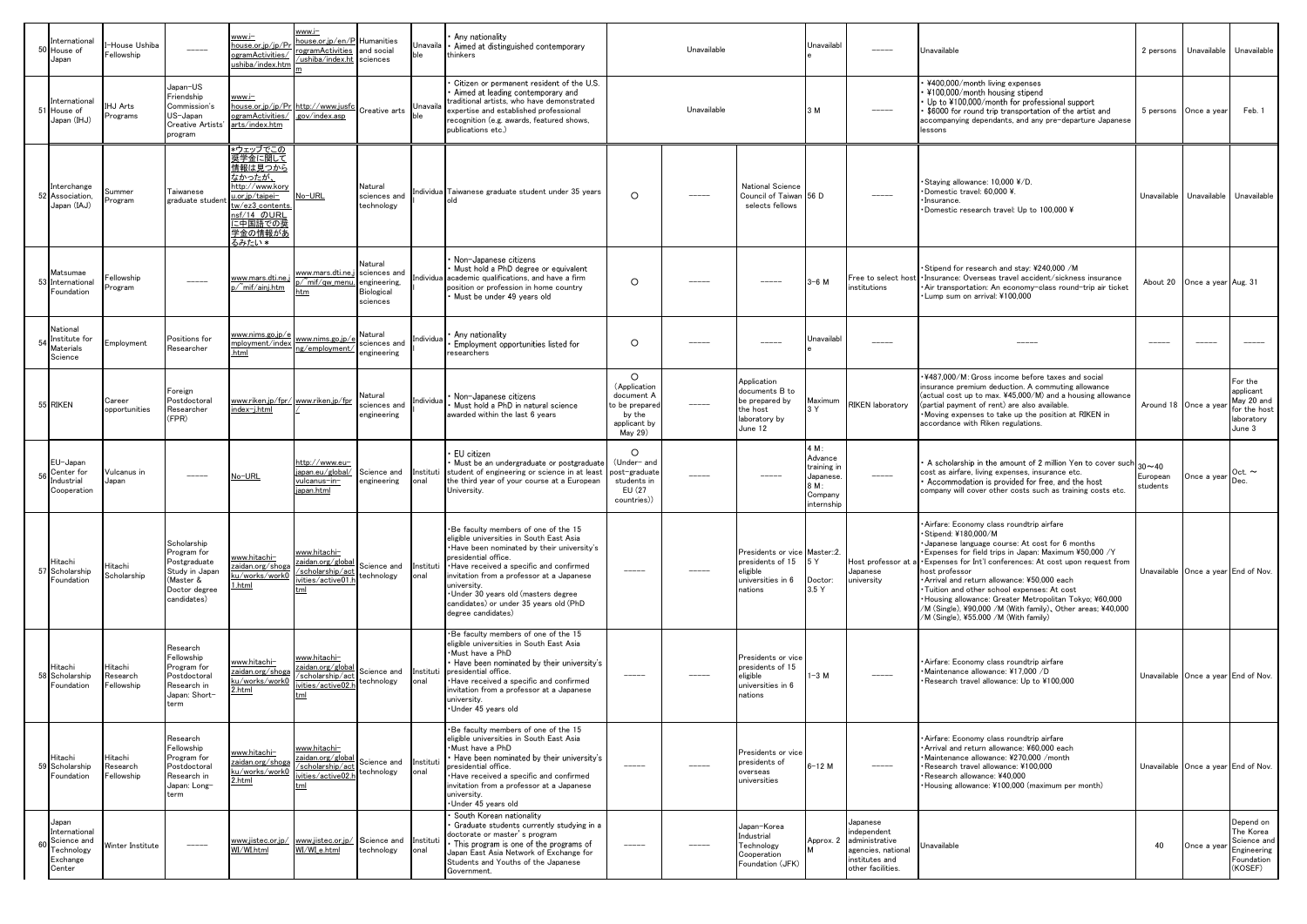|    | Mukai<br>Foundation<br>$61$ for the<br>Promotion of<br>Science and<br>Technology                      | Exchange of<br>international<br>researchers                                                      | -----                                                    | www.disclo-<br>oeki.org/02a/00 No URL<br>213/index.html                                      |                                                                                                              | Material<br>science                                                                     | Instituti<br>onal | Any foreign nationality<br>Researchers conducting basic research on<br>functional materials or separation films.                                                                                                                                                                                               | $\cdots$ | Researchers under<br>45 years or group |                                                                                                                                                   | Jnavailabl                                                                                                                                   |                                                                                                                                                     | ¥350,000 per 1 matter                                                                                                                                                                                                                                                                                                                 | Dispatch<br>and<br>invitation:<br>Round 2          | Once a year Nov. 30              |                                            |
|----|-------------------------------------------------------------------------------------------------------|--------------------------------------------------------------------------------------------------|----------------------------------------------------------|----------------------------------------------------------------------------------------------|--------------------------------------------------------------------------------------------------------------|-----------------------------------------------------------------------------------------|-------------------|----------------------------------------------------------------------------------------------------------------------------------------------------------------------------------------------------------------------------------------------------------------------------------------------------------------|----------|----------------------------------------|---------------------------------------------------------------------------------------------------------------------------------------------------|----------------------------------------------------------------------------------------------------------------------------------------------|-----------------------------------------------------------------------------------------------------------------------------------------------------|---------------------------------------------------------------------------------------------------------------------------------------------------------------------------------------------------------------------------------------------------------------------------------------------------------------------------------------|----------------------------------------------------|----------------------------------|--------------------------------------------|
|    | <b>Brain Science</b><br>Foundation                                                                    | International<br>Exchange                                                                        | Invitation of<br>foreign<br>researchers                  | -www.bs<br>jp/kokusai syou No URL<br>ıei.html                                                |                                                                                                              | Biological<br>science ·<br>Veuroscience                                                 | ndividua          | Any foreign nationality<br>Researchers conducting creative research<br>n neuroscience                                                                                                                                                                                                                          | $\circ$  | -----                                  |                                                                                                                                                   | Within 3 M                                                                                                                                   |                                                                                                                                                     | Up to ¥300,000 per person mainly for round-trip air fare.                                                                                                                                                                                                                                                                             | Unavailable                                        | Once a year                      | Jan. 14                                    |
|    | Ichiro<br>Kanehara<br>Foundation<br>for the<br>Promotion of<br>Medical<br>Science and<br>Medical Care | Chihiro and<br>Kiyoko Yokochi<br>Fund                                                            | Scholarship<br>Program for<br>German medical<br>students | <u>www.kanehara-</u><br>zaidan.or.jp/fund.<br><u>html</u>                                    | http://www.uni-<br><u>giessen.de/cms/</u><br>fbz/fb11/institut<br><u>:/anatomie/ass</u><br><u>oz/yokochi</u> | Medical<br>science                                                                      |                   | German citizen<br>Must be currently studying medical<br>Individua sciences at medical or dental schools or<br>institutes in Germany<br>Under 40 years of age                                                                                                                                                   | $\circ$  |                                        |                                                                                                                                                   | 3 M, 6M,<br>or up to 1                                                                                                                       | The host Japanese<br>nstituion must be<br>able to produce a<br>certificate stating<br>that the applicant<br>will be accepted as<br>a scholar there. | Staying expenses: ¥420,000 /M<br>Round air fare (economy class)<br>· Transportation expense                                                                                                                                                                                                                                           | $2 - 3$                                            | Twice a<br>year                  | Oct. 30<br>. April 30                      |
|    | Japan China<br>Medical<br>Association                                                                 | Japan China<br>Sasakawa<br>Medical<br>Fellowship<br>Program                                      |                                                          | <u>vww.jpcnma.or.jp</u><br>sasakawa.html                                                     | http://www.jpcn<br>ma.org.cn/ (In<br>Chinese)                                                                | Medical<br>science                                                                      |                   | Chinese nationality<br>Employed in Chinese universities, research<br>Individua or clinical organizations and conducting<br>medical services or research.<br>Under 35 years of age                                                                                                                              | $\circ$  |                                        |                                                                                                                                                   | 1 Y                                                                                                                                          | Universities,<br>research or clinica<br>organizations in<br>Japan                                                                                   | Round trip air fare, Living expenses, accommodation<br>expenses, rental fee for furniture, commuter expenses in<br>Japan, fees for attending academic meetings, national health<br>insurance, international injury insurance, fees for application<br>for permission to engage in clinical activities in Japan, and<br>research fund. | 30                                                 | Once a year Autumn               |                                            |
|    | Japan-North<br>America<br>Medical<br>Exchange<br>Foundation                                           | Survey and/or<br>Research                                                                        |                                                          | <u>www.janamef.or.j</u><br>2/yosei/2jb.ht No URL                                             |                                                                                                              | Medical<br>science                                                                      | Individua         | U.S. or Candian nationality<br>Researchers in medical science who want<br>to conduct or observe research in Japan                                                                                                                                                                                              | $\circ$  |                                        |                                                                                                                                                   | Within 1 Y                                                                                                                                   |                                                                                                                                                     | ¥100,000~500,000 /person                                                                                                                                                                                                                                                                                                              | A certain<br>number                                | Twice a<br>year                  | Mar. 31<br>2.Sep. 30                       |
| 66 | Japanese<br>Foundation<br>for Research<br>and<br>Promotion of<br>Endoscope                            | Reception of<br>Overseas<br>Medical<br>Research<br>Doctors                                       |                                                          | vww.endo-<br>fe.or.jp/applicati No URL<br>on/02.html                                         |                                                                                                              | Medical<br>science ·<br>endoscopy                                                       | Individua         | Any foreign nationality<br>Researchers in medical science who want<br>to conduct research in endoscopy                                                                                                                                                                                                         | $\Omega$ |                                        | Recommendations<br>Presidents of<br>universities or<br>Director Generals<br>of research<br>institutions, ②<br>Administrator of<br>this foundation | More than<br>3 weeks                                                                                                                         | Organizations<br>having research<br>facility and<br>equipment for the<br>candidates to<br>perform the<br>research                                   | Unavailable                                                                                                                                                                                                                                                                                                                           |                                                    | Unavailable Once a year Sept. 30 |                                            |
|    | 67 Nakatomi<br>Foundation                                                                             | Grant for the<br>exchange of<br>international<br>researchers                                     |                                                          | <u>vww.hisamitsu.co_www.hisamitsu.c</u><br>.jp/tnf/_youko1_<br>htm                           | o.jp/tnf/tnf_eng<br>youko1-02.htm                                                                            | Medical<br>science -<br>research in<br>the promotion<br>and<br>sustainment<br>of health | ndividua          | Any foreign nationality<br>Aimed at foreign researchers with high<br>international reputation                                                                                                                                                                                                                  | $\circ$  |                                        |                                                                                                                                                   | Unavailabl                                                                                                                                   |                                                                                                                                                     | ¥1,000,000 /invitation for the airfare and staving expenses<br>etc                                                                                                                                                                                                                                                                    | $1$ or $2$                                         | Once a year Sept. 30             |                                            |
|    | 68 RIKEN                                                                                              | Career<br>opportunities                                                                          | Special<br>Postdoctoral<br>Researcher<br>(SPDR)          | http://www.riken<br>.jp/r-<br>world/research/r<br><u>esearch/basic/ki</u><br>so24/index.html | http://www.riker<br>p/engn/r-<br>world/research/<br>esearch/basic/<br>iso24/index.htn                        | Science and<br>Engineering                                                              | Individua         | Any nationality (however non-Japanese<br>applicants who are not permanent residents<br>of Japan must have completed a doctoral<br>program at a Japanese graduate school)<br>Must have a doctoral degree acquired<br>within the last 6 years, unless special<br>circumstances apply such as maternity<br>leave) | $\circ$  |                                        |                                                                                                                                                   | 1 Y<br>(Contract<br>can be<br>renewed<br>on the<br>basis of<br>an<br>evaluation<br>made prior<br>to the<br>conclusior<br>of the<br>contract) | <b>RIKEN</b> laboratory                                                                                                                             | .¥487,000/M: Gross income before taxes and social<br>insurance premium deduction. A commuting allowance<br>(actual cost up to max. ¥45,000/M) and a housing allowance<br>(partial payment of rent) are also available.<br>. Moving expenses to take up the position at RIKEN in<br>accordance with Riken regulations.                 |                                                    | Around 35 Once a year            | Notification<br>of desire to<br>apply: May |
|    | 69 RIKEN                                                                                              | <b>BSI</b> (Brain<br>Science<br>Institute)<br>Summer<br>Program                                  | Plan A:<br>Internship &<br>Lecture                       | www.brain.riken.j<br>ex.html                                                                 | www.brain.riken.<br>/jp/summer/ind p/en/summer/in Brain science<br>dex.html                                  |                                                                                         | Individua         | Any nationality<br>Attendees have wide-ranging academic<br>backgrounds and are usually enrolled in<br>graduate courses, or have recently<br>embarked on postdoctoral research.                                                                                                                                 | $\circ$  |                                        |                                                                                                                                                   | Around 2                                                                                                                                     |                                                                                                                                                     | Students unable to provide their own financial support will<br>be considered for travel and accommodation bursaries<br>provided by RIKEN BSI.                                                                                                                                                                                         | Around 45<br>for A & B<br>Courses                  | Once a year Mar. 15              |                                            |
|    | 70 RIKEN                                                                                              | <b>BSI</b> (Brain<br>Science<br>Institute)<br>Summer<br>Program                                  | Plan B: Lecture                                          | <u>www.brain.riken.j</u><br>p/jp/summer/ind p/en/summer/in Brain science<br>ex.html          | www.brain.riken.<br>dex.html                                                                                 |                                                                                         | Individua         | Any nationality<br>Attendees have wide-ranging academic<br>backgrounds and are usually enrolled in<br>graduate courses, or have recently<br>embarked on postdoctoral research                                                                                                                                  | $\circ$  | -----                                  | -----                                                                                                                                             | 11 Days                                                                                                                                      | $-----$                                                                                                                                             | Students unable to provide their own financial support will<br>be considered for travel and accommodation bursaries<br>provided by RIKEN BSI.                                                                                                                                                                                         | Around 45<br>for A & B<br>Courses                  | Once a year Mar. 15              |                                            |
|    | 71 RIKEN                                                                                              | रCAI (Researcl<br>Center for<br>Allergy and<br>Immunology)<br>International<br>Summer<br>Program | Lecture course                                           | No-URL                                                                                       | web.rcai.riken.jp/<br>risp/                                                                                  | Allergy and<br>immunology                                                               | Individua         | Any nationality<br>Aimed at talented graduate students and<br>young postdocs (with no more than 3 years<br>having passed since obtaining a Ph.D.<br>degree)                                                                                                                                                    | $\circ$  | -----                                  | (A supervisor's<br>recommendation<br>letter)                                                                                                      | week                                                                                                                                         |                                                                                                                                                     | Accommodation and travel expenses are fully covered.<br>A round-trip plane ricket will be provided.                                                                                                                                                                                                                                   | Up to $40$                                         | Once a year Feb. 28              |                                            |
|    | 72 RIKEN                                                                                              | RCAI (Research<br>Center for<br>Allergy and<br>Immunology)<br>International<br>Summer<br>Program | Intern course                                            | No-URL                                                                                       | web.rcai.riken.jp/ Allergy and<br>risp/                                                                      | immunology                                                                              | Individua         | Any nationality<br>Aimed at talented graduate students and<br>young postdocs (with no more than 3 years<br>having passed since obtaining a Ph.D.<br>degree)                                                                                                                                                    | $\circ$  |                                        | (A supervisor's<br>recommendation<br>letter)                                                                                                      | M                                                                                                                                            | -----                                                                                                                                               | Accommodation and travel expenses are fully covered.<br>A round-trip plane ricket will be provided.                                                                                                                                                                                                                                   | Up to 4<br>from the<br>summer<br>lecture<br>course | Once a year Feb. 28              |                                            |